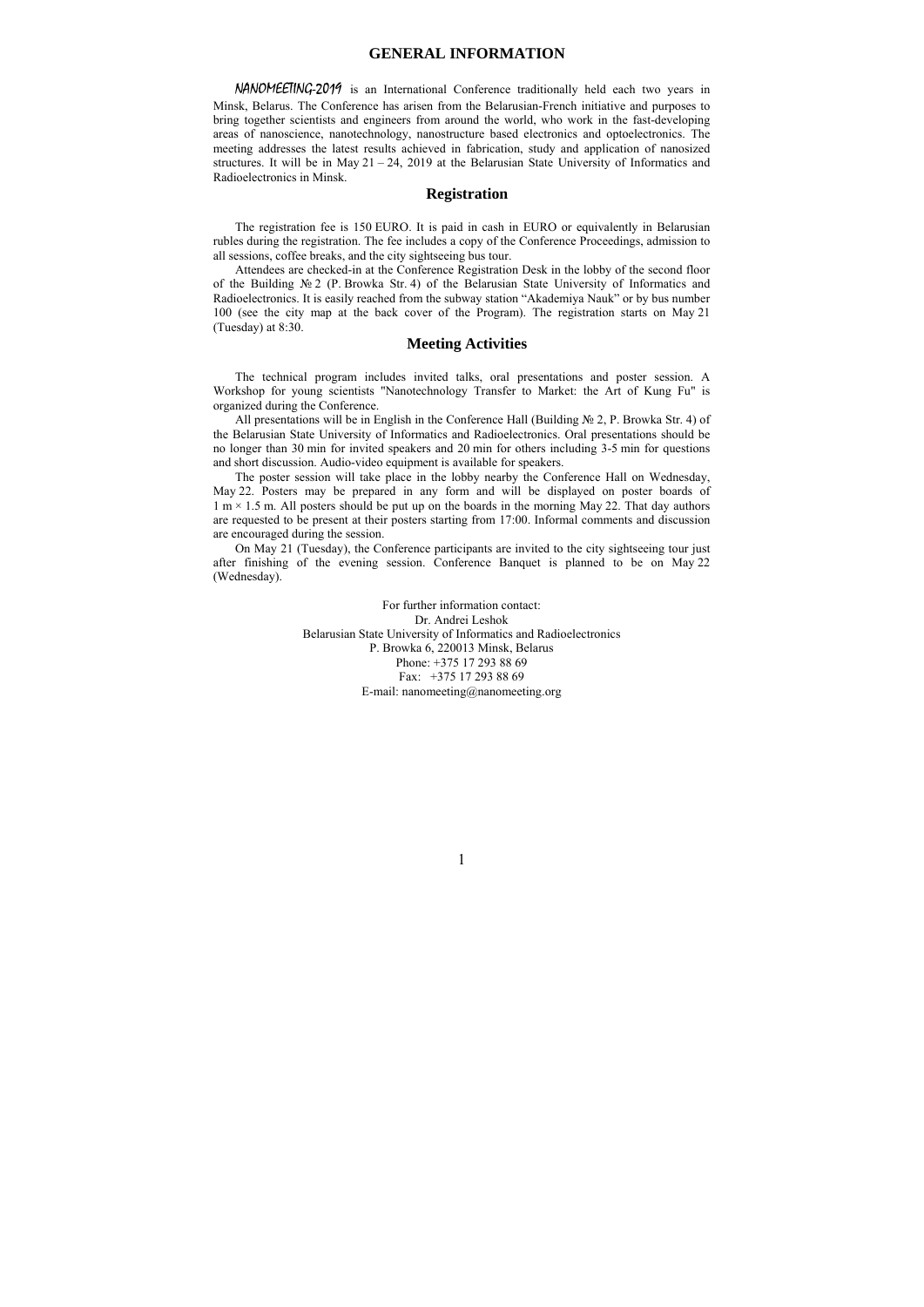#### **ORGANIZERS**



Ministry of Education of Belarus Belarusian State University of Informatics and Radioelectronics

Nanyang Technological University

Centre National de la Recherche Scientifique

SOL Instruments



Belarusian Republican Foundation for Fundamental Research

#### **INTERNATIONAL ORGANIZING COMMITTEE**

| (Belarus)       |
|-----------------|
| (Singapore)     |
| (Belarus)       |
| (France)        |
| (Great Britain) |
| (Russia)        |
| (Belarus)       |
| (Germany)       |
| (Russia)        |
| (France)        |
| (Italy)         |
| (Belarus)       |
| (Greece)        |
| (Italy)         |
| (Japan)         |
| (Singapore)     |
|                 |

### **BELARUSIAN NATIONAL ORGANIZING COMMITTEE**

V. A. Bogush – Chairman (Rector of Belarusian State University of Informatics and Radioelectronics)

- H. V. Bandarenka (Belarusian State University of Informatics and Radioelectronics)
- V. E. Borisenko (Belarusian State University of Informatics and Radioelectronics)
- N. V. Gaponenko (Belarusian State University of Informatics and Radioelectronics)
- V. S. Gurin (Belarusian State University)
- V. L. Shaposhnikov (Belarusian State University of Informatics and Radioelectronics)
- A. V. Krivosheeva (Belarusian State University of Informatics and Radioelectronics)
- V. A. Labunov (Belarusian State University of Informatics and Radioelectronics)
- S. K. Lazarouk (Belarusian State University of Informatics and Radioelectronics)
- A. A. Leshok (Belarusian State University of Informatics and Radioelectronics)
- D. B. Migas (Belarusian State University of Informatics and Radioelectronics)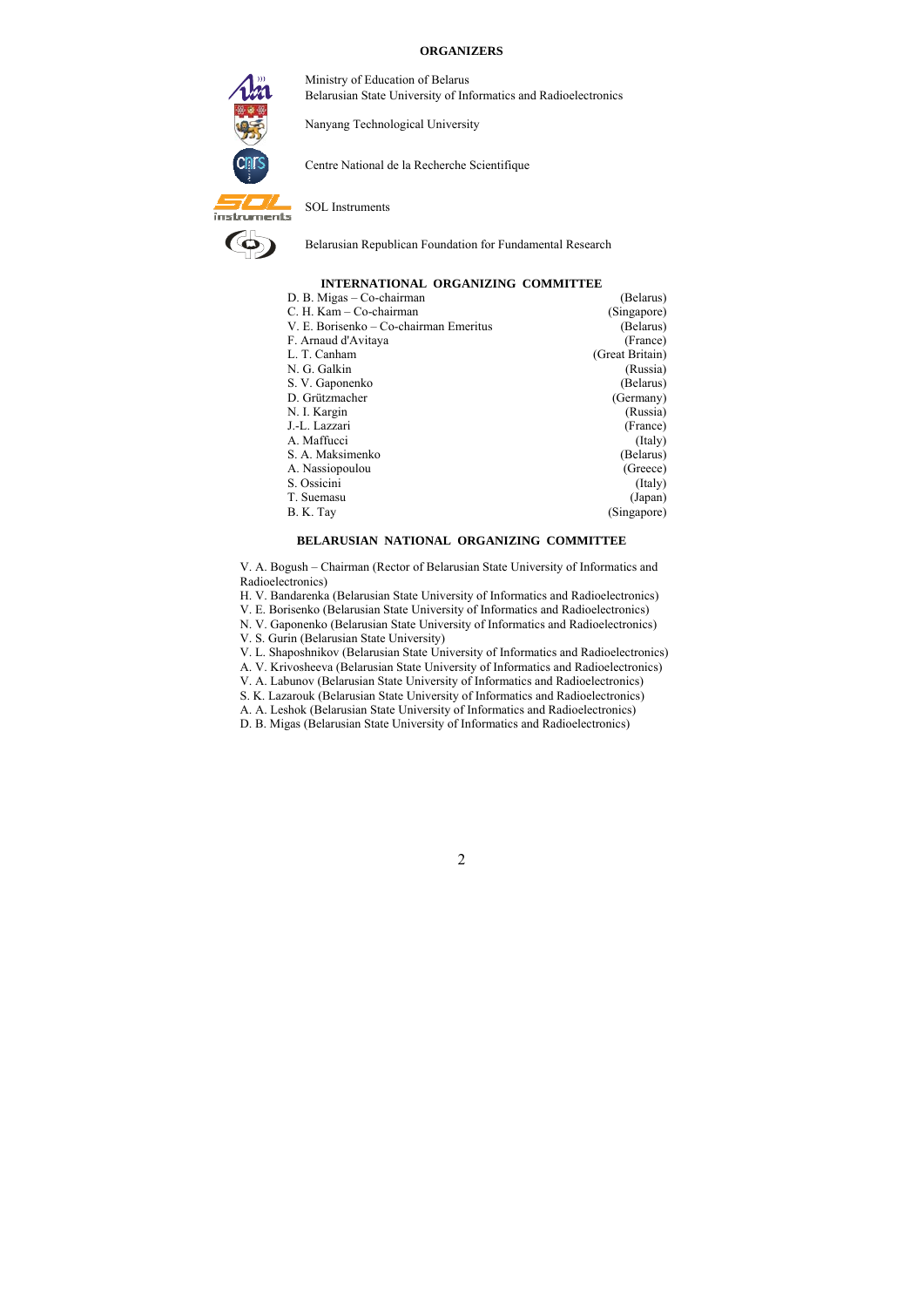## **GENERAL SCHEDULE**

## **Tuesday May 21, 2019**

- 8:30 13:00 REGISTRATION
- 9:15 11:00 PLENARY SESSION
- 11:00 11:20 *Coffee Break*
- 11:20 13:20 PHYSICS OF NANOSTRUCTURES
- 13:20 14:30 *Free Time for Lunch*
- 14:30 16:30 PHYSICS OF NANOSTRUCTURES
- 16:30 16:50 *Coffee Break*
- 16:50 18:10 PHYSICS OF NANOSTRUCTURES
- 18:20 20:00 *City Sightseeing Bus Tour*

# **Wednesday May 22, 2019**

- 9:00 10:40 NANOTECHNOLOGY
- 10:40 11:00 *Coffee Break*
- 11:00 12:20 NANOTECHNOLOGY
- 12:20 14:00 *Free Time for Lunch*
- 14:00 15:10 NANOTECHNOLOGY
- 15:10 15:30 *Coffee Break*
- 15:30 16:50 NANOTECHNOLOGY
- 17:00 18:30 POSTER SESSION
	- 19:00 *Conference Banquet*

### **Thursday May 23, 2019**

- 9:00 10:50 NANOTECHNOLOGY
- 10:50 11:10 *Coffee Break*
- 11:10 12:30 NANOTECHNOLOGY
- 12:30 14:00 *Free Time for Lunch*
- 14:00 15:20 NANOSTRUCTURE BASED DEVICES
- 15:20 15:40 *Coffee Break*
- 15:40 17:00 NANOSTRUCTURE BASED DEVICES

### **Friday May 24, 2019**

 9:00 – 11:00 WORKSHOP FOR YOUNG SCIENTISTS "NANOTECHNOLOGY TRANSFER TO MARKET: THE ART OF KUNG FU".

11:00 CLOSING OF THE CONFERENCE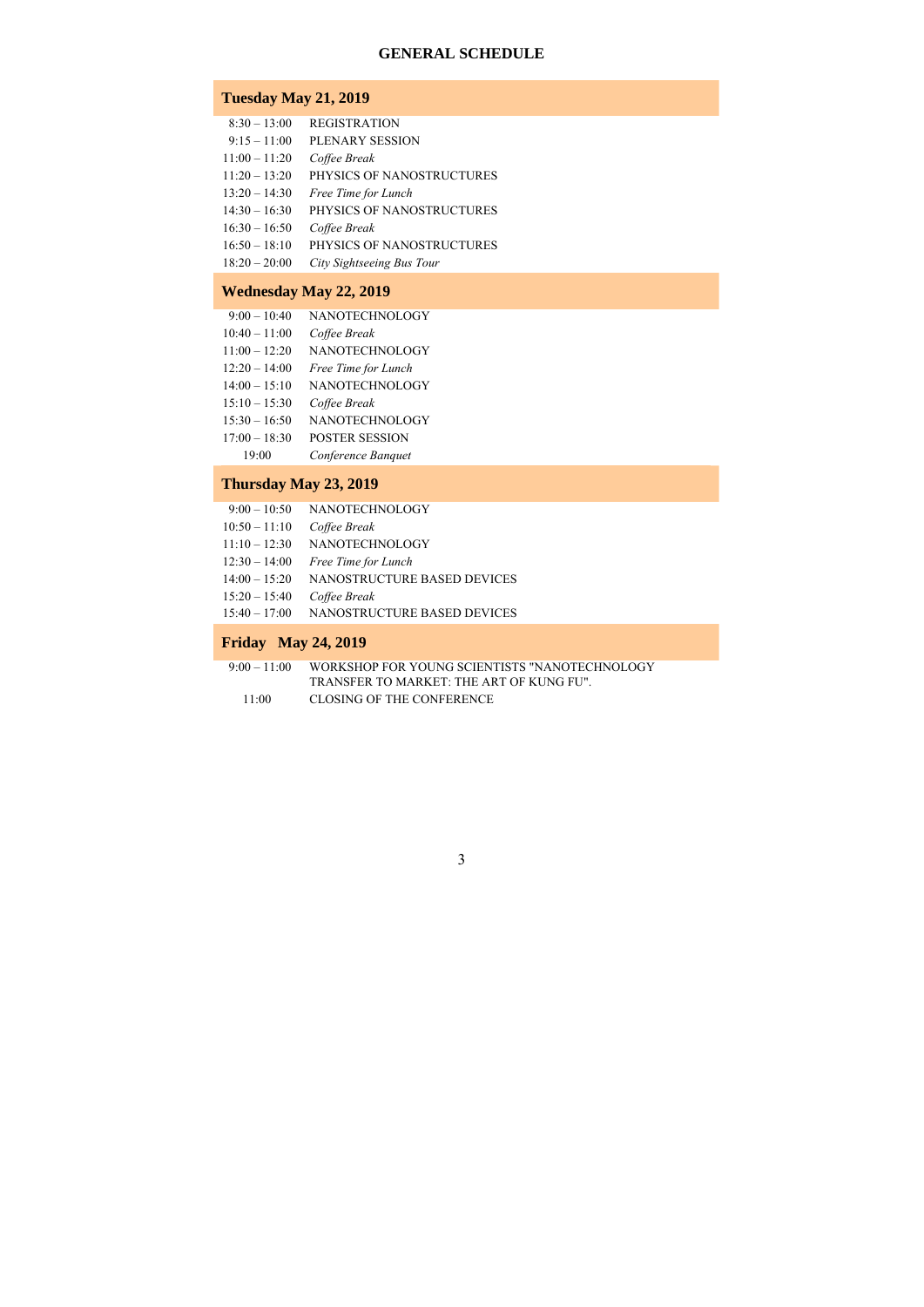### **PROGRAM**

# **Tuesday May 21, 2019**

|       |                  | <b>PLENARY SESSION</b><br>Chairmen D. B. Migas, C. H. Kam                                                                                                                           |
|-------|------------------|-------------------------------------------------------------------------------------------------------------------------------------------------------------------------------------|
| 9:15  |                  | <b>Welcome to Nanomeeting-2019</b><br>V. A. Bogush (Chairman of the National Organizing Committee, Rector of<br>Belarusian State University of Informatics and<br>Radioelectronics) |
|       |                  | C. H. Kam (Co-Chairman of the International Organizing Committee, Provost<br>of Nanyang Technological University, Singapore)                                                        |
| 9:30  | $I-1$<br>invited | SYNTHESIS, ENGINEERING AND APPLICATIONS OF 2D MATERIALS<br>B. K. Tay<br>Nanyang Technological University, Singapore, Singapore                                                      |
| 10:00 | $I-2$<br>invited | SEMICONDUCTOR NANOSTRUCTURE DESIGN FOR<br>THERMOELECTRIC PROPERTY CONTROL<br>Y. Nakamura<br>Osaka University, Osaka, Japan                                                          |
| 10:30 | $I-3$<br>invited | LIGHT EMISSION FROM CARBON NANOSTRUCTURES<br>A. L. Rogach<br>City University of Hong Kong, Hong Kong                                                                                |
|       |                  | Coffee Break                                                                                                                                                                        |

### **PHYSICS OF NANOSTRUCTURES**

Chairman B. K. Tay

| 11:20 | $I-4$<br>invited | FERROMAGNETIC NANOPARTICLES AS BUILDING BLOCKS OF<br>HIGH DIMENSIONAL MAGNETS<br>J. P. Liu<br>University of Texas at Arlington, Arlington, USA                                                                                                                                                                                                                                                                                                                                    |
|-------|------------------|-----------------------------------------------------------------------------------------------------------------------------------------------------------------------------------------------------------------------------------------------------------------------------------------------------------------------------------------------------------------------------------------------------------------------------------------------------------------------------------|
| 11:50 | $I-5$<br>invited | TRAPPING CHARGE CARRIERS IN TWO-DIMENSIONAL DIRAC<br><b>SEMIMETALS</b><br>M. Portnoi<br>University of Exeter, Exeter, United Kingdom                                                                                                                                                                                                                                                                                                                                              |
| 12:20 | $O-1$            | INFRARED DIAGNOSTICS OF FREE CHARGE CARRIERS IN SILICON<br><b>NANOWIRES</b><br>A. I. Efimova <sup>1</sup> , E. A. Lipkova <sup>1</sup> , K. A. Gonchar <sup>1</sup> , A. A. Eliseev <sup>1</sup> ,<br>V. Yu. Timoshenko $^{1,2,3}$<br><sup>1</sup> M. V. Lomonosov Moscow State University, Moscow, Russia<br><sup>2</sup> Lebedev Physical Institute of the RAS, Moscow, Russia<br><sup>3</sup> National Research Nuclear University MEPhI, PhysBio Institute, Moscow,<br>Russia |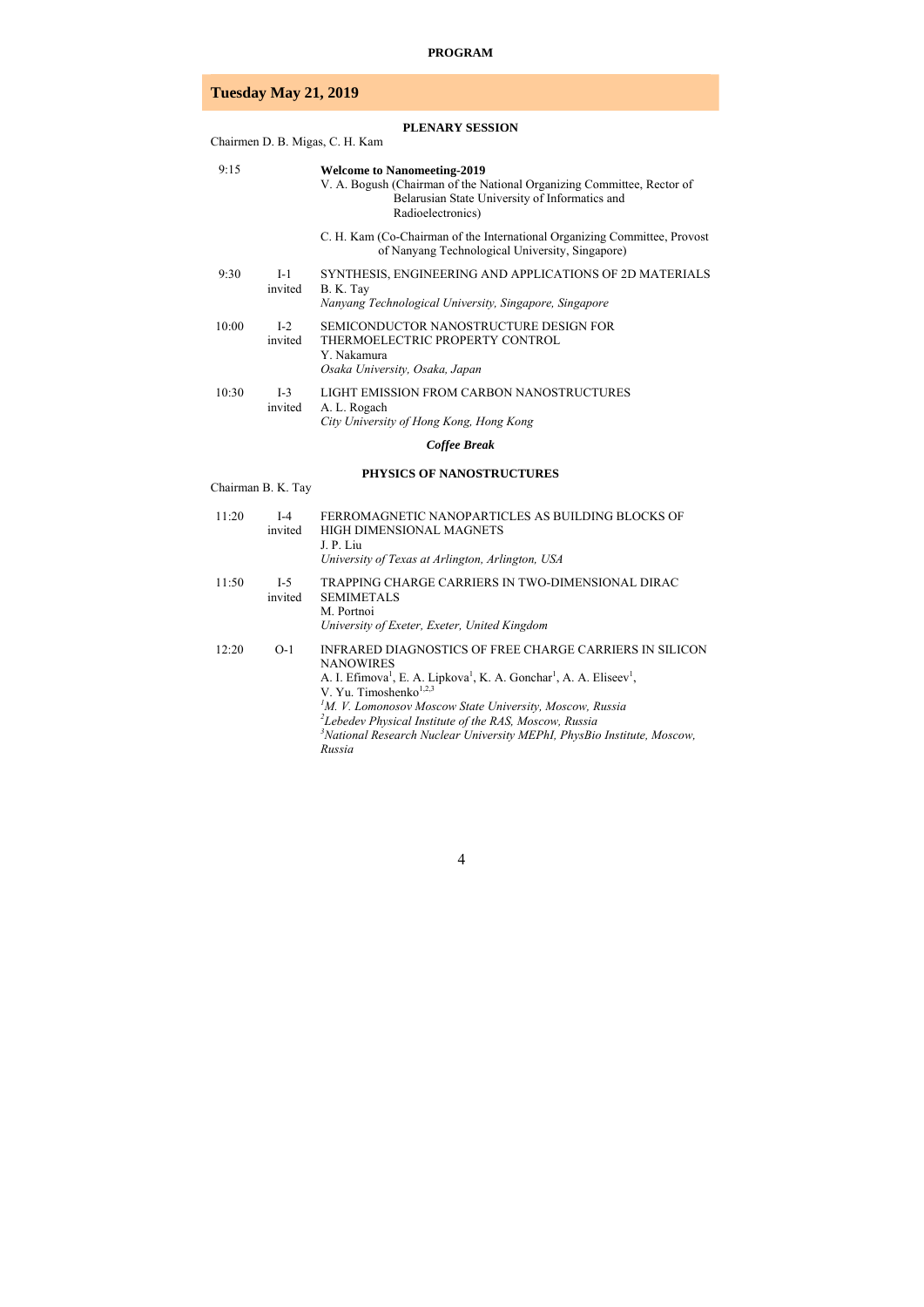| 12:40 | $O-2$ | ELECTROSTATIC FORCE MICROSCOPY: A PROMISING<br>DIAGNOSTIC TOOL TO MEASURE INTERPHASE PROPERTIES<br>J. Castellon, D. El Khoury, R. Arinero<br>Université de Montpellier, Institut d'Electronique et Systèmes (IES),<br>Montpellier, France |
|-------|-------|-------------------------------------------------------------------------------------------------------------------------------------------------------------------------------------------------------------------------------------------|
| 13:00 | $O-3$ | MEASURING THE SIZE OF NANOPARTICLES USING DYNAMIC<br>LIGHT SCATTERING. THEORY AND APPLICATION<br>V. N. Kuryakov<br>Photocor Ltd., Russia                                                                                                  |
|       |       | <b>Free Time for Lunch</b>                                                                                                                                                                                                                |

# **Tuesday May 21, 2019**

### **PHYSICS OF NANOSTRUCTURES**

Chairman A. L. Rogach

| 14:30 | $I-6$<br>invited | THZ COMPONENTS BASED ON GRAPHENE AND CARBON<br>P. Kuzhir<br>Belarusian State University, Minsk, Belarus                                                                                                                                                                                                                                                                                                                                                                                     |
|-------|------------------|---------------------------------------------------------------------------------------------------------------------------------------------------------------------------------------------------------------------------------------------------------------------------------------------------------------------------------------------------------------------------------------------------------------------------------------------------------------------------------------------|
| 15:00 | $I-7$<br>invited | HIGHLY EMISSIVE AND SPECIALLY ENGINEERED QUANTUM<br>DOTS FOR EFFICIENT LUMINESCENT SOLAR CONCENTRATORS<br>Hongbo Li<br>Beijing Institute of Technology, China                                                                                                                                                                                                                                                                                                                               |
| 15:30 | $O-4$            | TEMPERATURE DEPENDENCE OF PHOTOLUMINESCENCE FOR<br>SPIN-COATED SEMICONDUCTOR QUANTUM DOTS AND QUANTUM<br>DOT-DYE NANOASSEMBLIES ON QUARTZ SUBSTRATE<br>E. Zenkevich <sup>1</sup> , A. Stupak <sup>2</sup> , C. von Borczyskowski <sup>3</sup><br><sup>1</sup> Belarusian National Technical University, Minsk, Belarus<br><sup>2</sup> B. I. Stepanov Institute of Physics, NASB, Minsk, Belarus<br><sup>3</sup> Institute of Physics, University of Technology Chemnitz, Chemnitz, Germany |
| 15:50 | $O-5$            | LUMINESCENCE OF GOLD NANOROD-QUANTUM DOTS<br><b>COMPLEXES</b><br>L. L. Trotsiuk <sup>1</sup> , A. O. Muravitskaya <sup>1</sup> , O. S. Kulakovich <sup>1</sup> , S. V. Gaponenko <sup>1</sup> ,<br>H. V. Demir <sup>2</sup><br><sup>1</sup> B. I. Stepanov Institute of Physics NASB, Minsk, Belarus<br><sup>2</sup> UNAM-Institute of Materials Science and Nanotechnology, Bilkent<br>University, Ankara, Turkey                                                                          |
| 16:10 | $O-6$            | REFRACTIVE INDEX INFLUENCE ON THE QUANTUM DOTS<br>FLUORESCENCE NEAR THE GOLD NANORODS<br>A. O. Muravitskaya <sup>1</sup> , L. L. Trotsiuk <sup>1</sup> , O. S. Kulakovich <sup>1</sup> , L. I. Gurinovich <sup>1</sup> ,<br>S. V. Gaponenko <sup>1</sup> , A. V. Antanovich <sup>2</sup><br><sup>1</sup> B. I. Stepanov Institute of Physics NASB, Minsk, Belarus<br><sup>2</sup> Research Institute for Physico-Chemical Problems of Belarusian State<br>University, Minsk, Belarus        |

### *Coffee Break*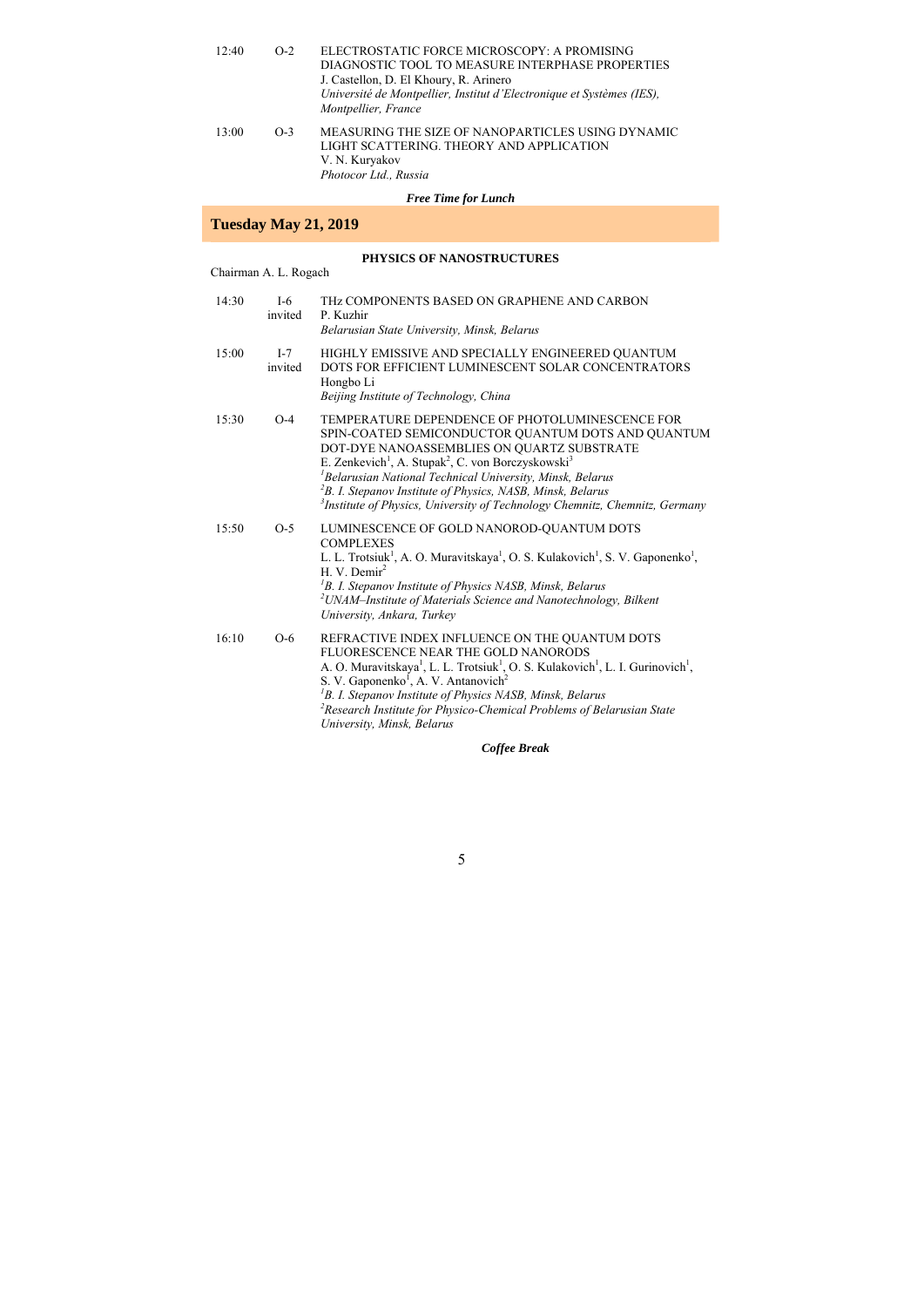| 16:50 | $O-7$  | Ca SILICIDE FILMS ON Si(100) AND Si(111) SUBSTRATES:<br>STRUCTURE, OPTICAL AND ELECTRICAL PROPERTIES<br>N. G. Galkin <sup>1</sup> , K. N. Galkin <sup>1</sup> , A. V. Tupkalo <sup>1</sup> , S. A. Dotsenko <sup>1</sup> , Z. Fogarassi <sup>2</sup> ,<br>$B.$ Pecz <sup>2</sup><br><sup>1</sup> Institute of Automation and Control Processes FEB RAS, Vladivostok, Russia<br><sup>2</sup> Institute of Technical Physics and Materials Research Centre for Energy<br>Research, Hungarian Academy of Sciences, Budapest, Hungary                                                                                                                                                                                                                          |
|-------|--------|------------------------------------------------------------------------------------------------------------------------------------------------------------------------------------------------------------------------------------------------------------------------------------------------------------------------------------------------------------------------------------------------------------------------------------------------------------------------------------------------------------------------------------------------------------------------------------------------------------------------------------------------------------------------------------------------------------------------------------------------------------|
| 17:10 | $O-8$  | SPIN-DEPENDENT ELECTRONIC TRANSPORT IN IrMn-Co/Pd<br>MULTILAYERED SYSTEMS<br>W.-B. Wu <sup>1</sup> , J. Kasiuk <sup>1</sup> , J. Fedotova <sup>1</sup> , T. N. Anh Nguyen <sup>2</sup> , T. H. Thuy Trinh <sup>2</sup> ,<br>K. Tung Do <sup>2</sup> , D. Lam Vu <sup>2</sup> , J. Przewoźnik <sup>3</sup> , C. Kapusta <sup>3</sup> , O. Kupreeva <sup>4</sup><br><sup>1</sup> Institute for Nuclear Problems, Belarusian State University, Minsk, Belarus<br><sup>2</sup> Institute of Materials Science, Vietnam Academy of Science and Technology,<br>Hanoi. Vietnam<br><sup>3</sup> AGH University of Science and Technology, Krakow, Poland<br><sup>4</sup> Belarusian State University of Informatics and Radioelectronics, Minsk,<br><b>Belarus</b> |
| 17:30 | $O-9$  | ANISOTROPIC TEMPERATURE DEPENDENT INTERACTION OF<br>FERROMAGNETIC NANOPARTICLES EMBEDDED INSIDE CNT<br>S. Prischepa <sup>1,2</sup> , A. Danilyuk <sup>1</sup><br><sup>1</sup> Belarusian State University of Informatics and Radioelectronics, Minsk,<br><b>Belarus</b><br><sup>2</sup> National Research Nuclear University MEPhI, Moscow, Russia                                                                                                                                                                                                                                                                                                                                                                                                         |
| 17:50 | $O-10$ | PREPARATION OF GERMANIUM-TIN ALLOY NANOPARTICLES BY<br>LASER-ASSISTED TECHNIQUES IN LIQUID<br>N. Tarasenka <sup>1</sup> , N. Tarasenko <sup>1</sup> , V. Pankov <sup>2</sup><br><sup>1</sup> B. I. Stepanov Institute of Physics NASB, Minsk, Belarus<br><sup>2</sup> Belarusian State University, Minsk, Belarus                                                                                                                                                                                                                                                                                                                                                                                                                                          |

## *City Sightseeing Bus Tour*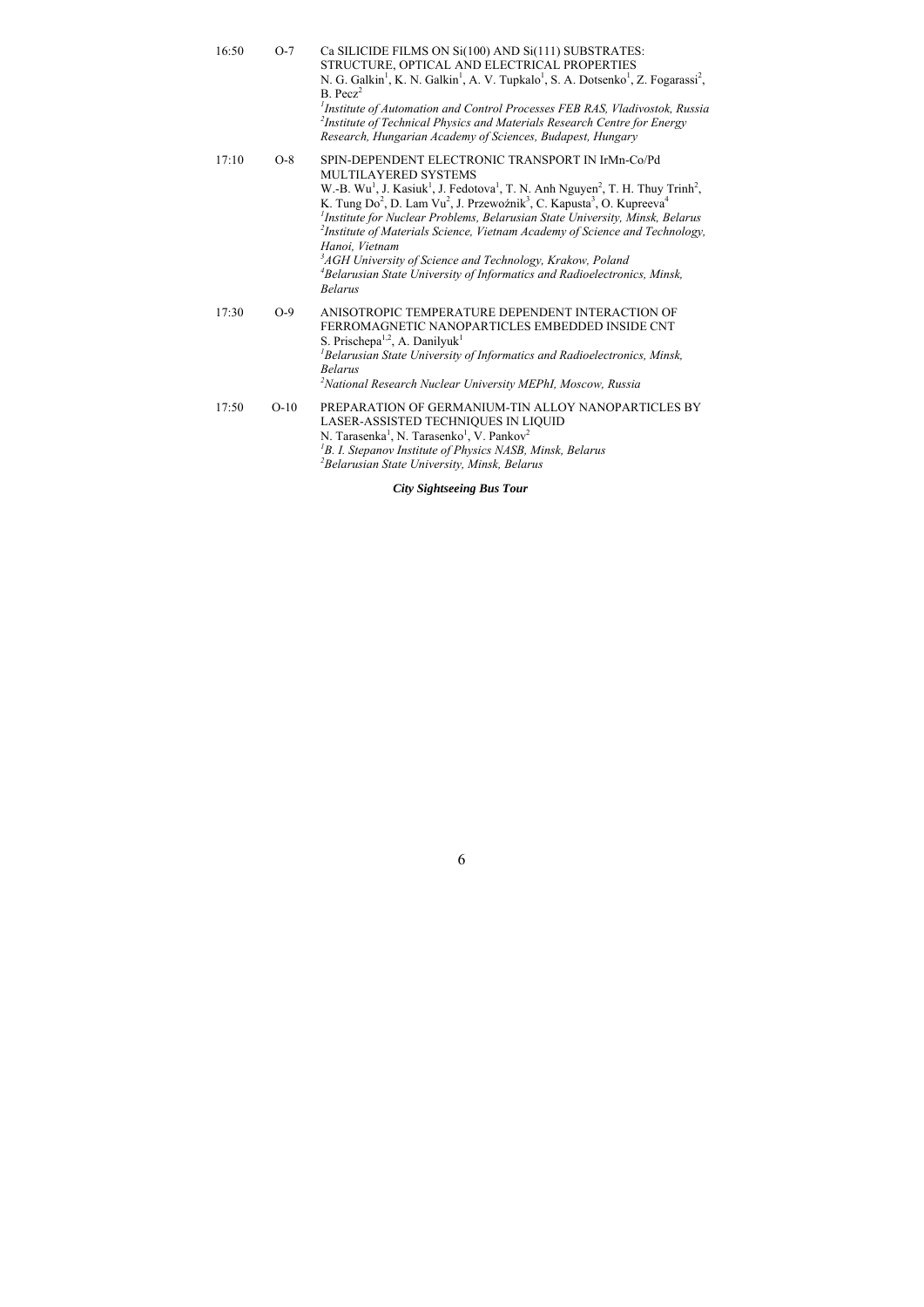# **Wednesday May 22, 2019**

## **NANOTECHNOLOGY**

Chairman P. Kuzhir

| 9:00  | $I-8$<br>invited | DIRECT SYNTHESIS OF COLORFUL AND CONDUCTIVE SWNT THIN<br>FILMS FOR FLEXIBLE ELECTRONICS APPLICATIONS<br>N. Wei, E. I. Kauppinen<br>Aalto University, Aalto, Finland                                                                                                                                                                                                                                                                                                                                                                                                                                             |
|-------|------------------|-----------------------------------------------------------------------------------------------------------------------------------------------------------------------------------------------------------------------------------------------------------------------------------------------------------------------------------------------------------------------------------------------------------------------------------------------------------------------------------------------------------------------------------------------------------------------------------------------------------------|
| 9:30  | $I-9$<br>invited | MECHANICAL-ELECTRIC POWER CONVERSION BASED ON<br><b>CHEMICAL POTENTIAL DIFFERENCE</b><br>Q. Zhang<br>Nanyang Technological University, Singapore, Singapore                                                                                                                                                                                                                                                                                                                                                                                                                                                     |
| 10:00 | $O-11$           | FORMATION OF WATER SOLUBLE Au-NANOBIOCOMPOSITE WITH<br>DIELECTRIC MATRIX<br>G. Aleksandrova, B. Sukhov, B. Trofimov<br>A. E. Favorsky Irkutsk Institute of Chemistry SB RAS, Irkutsk, Russia                                                                                                                                                                                                                                                                                                                                                                                                                    |
| 10:20 | $O-12$           | PHOTOCURRENT SWITCHING ON ELECTROPHORETIC CdSe QD<br>ELECTRODES WITH DIFFERENT LIGANDS<br>Y. Aniskevich <sup>1,2</sup> , M. Malashchonak <sup>2</sup> , A. Antanovich <sup>1</sup> , A. Prudnikau <sup>3</sup> ,<br>G. Ragoisha <sup>1</sup> , E. Streltsov <sup>2</sup><br><sup>1</sup> Research Institute for Physical Chemical Problems, Belarusian State<br>University, Minsk, Belarus<br><sup>2</sup> Belarusian State University, Minsk, Belarus<br><sup>3</sup> TU Dresden, Dresden, Germany                                                                                                             |
|       |                  | <b>Coffee Break</b>                                                                                                                                                                                                                                                                                                                                                                                                                                                                                                                                                                                             |
| 11:00 | $O-13$           | EFFECT OF SUBSTITUENTS ON TICT RATE IN THIOFLAVIN T<br>BASED FLUORESCENT MOLECULAR ROTORS<br>V. I. Stsiapura <sup>1</sup> , S. D. Gogoleva <sup>1</sup> , A. A. Maskevich <sup>1</sup> , O. V. Buganov <sup>2</sup> ,<br>S. A. Tikhomirov <sup>2</sup> , A. A. Lugovski <sup>3</sup> , K. Baruah <sup>4</sup> , B. K. Sarma <sup>4</sup><br><sup>1</sup> Yanka Kupala State University, Grodno, Belarus<br><sup>2</sup> B. I. Stepanov Institute of Physics NASB, Minsk, Belarus<br><sup>3</sup> Belarusian State University, Minsk, Belarus<br><sup>4</sup> Shiv Nadar University, Dadri, Uttar Pradesh, India |
| 11:20 | $O-14$           | SYNTHESIS OF GRAPHITIC CARBON NITRIDE IN POROUS SILICA<br><b>GLASS</b><br>E. B. Chubenko <sup>1</sup> , A. V. Baglov <sup>1</sup> , E. S. Lisimova <sup>1</sup> , V. E. Borisenko <sup>1,2</sup><br>${}^{1}$ Belarusion State University of Informatics and Radioelectronics, Minsk,<br><b>Belarus</b><br><sup>2</sup> National Research Nuclear University MEPhI, Moscow, Russia                                                                                                                                                                                                                               |
| 11:40 | $O-15$           | NUCLEATION OF GOLD NANOPARTICLES IN A SOLUTION VIA<br>LASER HELL: SIMULATION AND EXPERIMENTS<br>S. P. Fisenko <sup>1</sup> , J. A. Bobb <sup>2</sup> , C. J. Rodrigues <sup>2</sup> , M. S. El-Shall <sup>2</sup> , K. M. Tibbetts <sup>2</sup><br>$ATA$ . V. Luikov Heat and Mass Transfer Institute, NASB, Minsk, Belarus<br><sup>2</sup> Virginia Commonwealth University, Richmond, Virginia, USA                                                                                                                                                                                                           |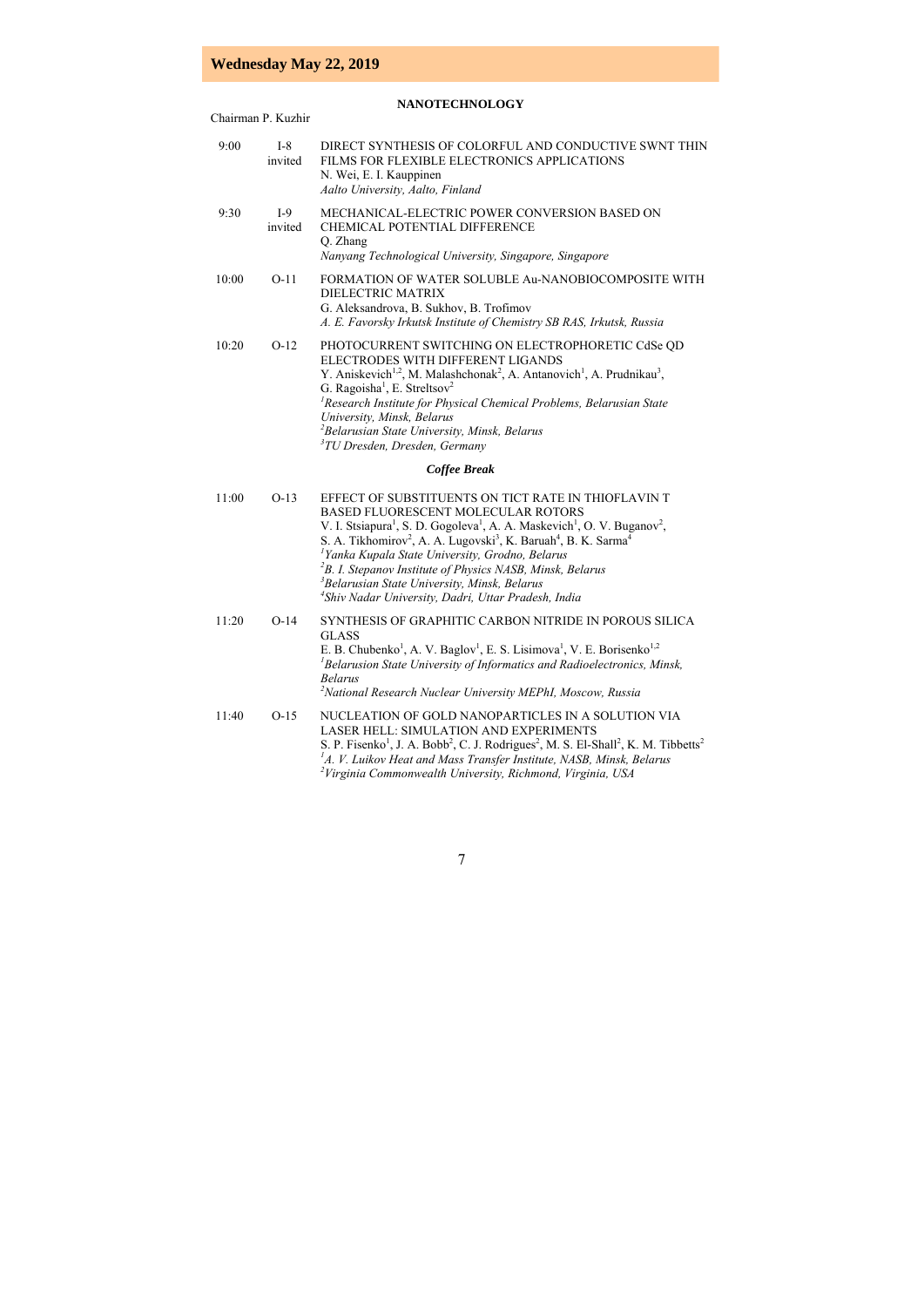12:00 O-16 TECHNOLOGIES OF 2D NANOSTRUCTURES S. Tamulevičius *Institute of Materials Science, Kaunas University of Technology, Kaunas, Lithuania* 

#### *Free Time for Lunch*

### **Wednesday May 22, 2019**

#### **NANOTECHNOLOGY**

Chairman J.-L. Lazzari

| 14:00 | $I-10$<br>invited | TRANSITION METAL DICHALCOGENIDES FOR ELECTRO-OPTICAL<br>APPLICATIONS<br>S. Ozcelik |
|-------|-------------------|------------------------------------------------------------------------------------|
|       |                   | Gazi University, Ankara, Turkey                                                    |
| 14:30 | $O-17$            | OPTICAL PROPERTIES OF LATERALLY ORIENTED                                           |

- 14:30 O-17 OPTICAL PROPERTIES OF LATERALLY ORIENTED SELF-ASSEMBLED MONOLAYERS OF SILVER NANOPLATELETS ON CATIONIC POLYMERS P. Malakhovsky, M. Artemyev *Research Institute for Physical Chemical Problems of the Belarusian State University, Minsk, Belarus*
- 14:50 O-18 NITRO-DERIVATIVES OF SILAPRISMANES AS HIGH-ENERGY COMPOUNDS: THEORETICAL STUDY M. A. Salem<sup>1,3</sup>, M. A. Gimaldinova<sup>1</sup>, A. I. Kochaev<sup>2</sup>, K. P. Katin<sup>1</sup>, R. V. Ryzhuk<sup>1</sup>, N. I. Kargin<sup>1</sup>, M. M. Maslov<sup>1</sup> <sup>*1</sup>National Research Nuclear University MEPhI, Moscow, Russia*<br><sup>2</sup>Ulyanovsk State Technical University, Ulyanovsk, Pussia</sup> *Ulyanovsk State Technical University, Ulyanovsk, Russia 3 Zagazig University, Zagazig, Egypt*

#### *Coffee Break*

| 15:30 | $O-19$ | WATER-SOLUBLE CADMIUM SELENIDE OUANTUM DOTS WITH                          |
|-------|--------|---------------------------------------------------------------------------|
|       |        | <b>CONTROLLED SURFACE CHARGE</b>                                          |
|       |        | A. Radchanka, M. Artemyev                                                 |
|       |        | Research Institute for Physical Chemical Problems of the Belarusian State |
|       |        | University, Minsk, Belarus                                                |
|       |        |                                                                           |

15:50 O-20 LASER ASSISTED FABRICATION OF NANOPARTICLES IN LIQUIDS AND THEIR APPLICATION FOR IMPROVING ANALYTICAL PERFORMANCE OF LIBS N. Tarasenko<sup>1</sup>, V. Kiris<sup>1</sup>, N. Tarasenka<sup>1</sup>, A. Nevar<sup>1</sup>, M. Kuzmanovic<sup>2</sup>, D. P. Rankovic<sup>2</sup>, J. Savovic<sup>2</sup>, M. Trtica<sup>2</sup> <sup>1</sup>B. I. Stepanov Institute of Physics NASB, Minsk, Belarus <sup>2</sup>Linivarsity of Belarade, Belarade, Sarbia *University of Belgrade, Belgrade, Serbia* 

16:10 O-21 INFLUENCE OF ION BEAM-ASSISTED DEPOSITION ON THE WETTING PROPERTIES OF Al-1.0 АT.% Cr ALLOY FILMS I. I. Tashlykova-Bushkevich<sup>1</sup>, J. S. Yakovenko<sup>2</sup>, I. A. Bushkevich<sup>3</sup> *1 Belarusian State University of Informatics and Radioelectronics, Minsk, Belarus*  <sup>2</sup> Minsk State Vocational-Technical College of Light Industry and Consumer *Services, Minsk, Belarus 3 Belarusian State University, Minsk, Belarus*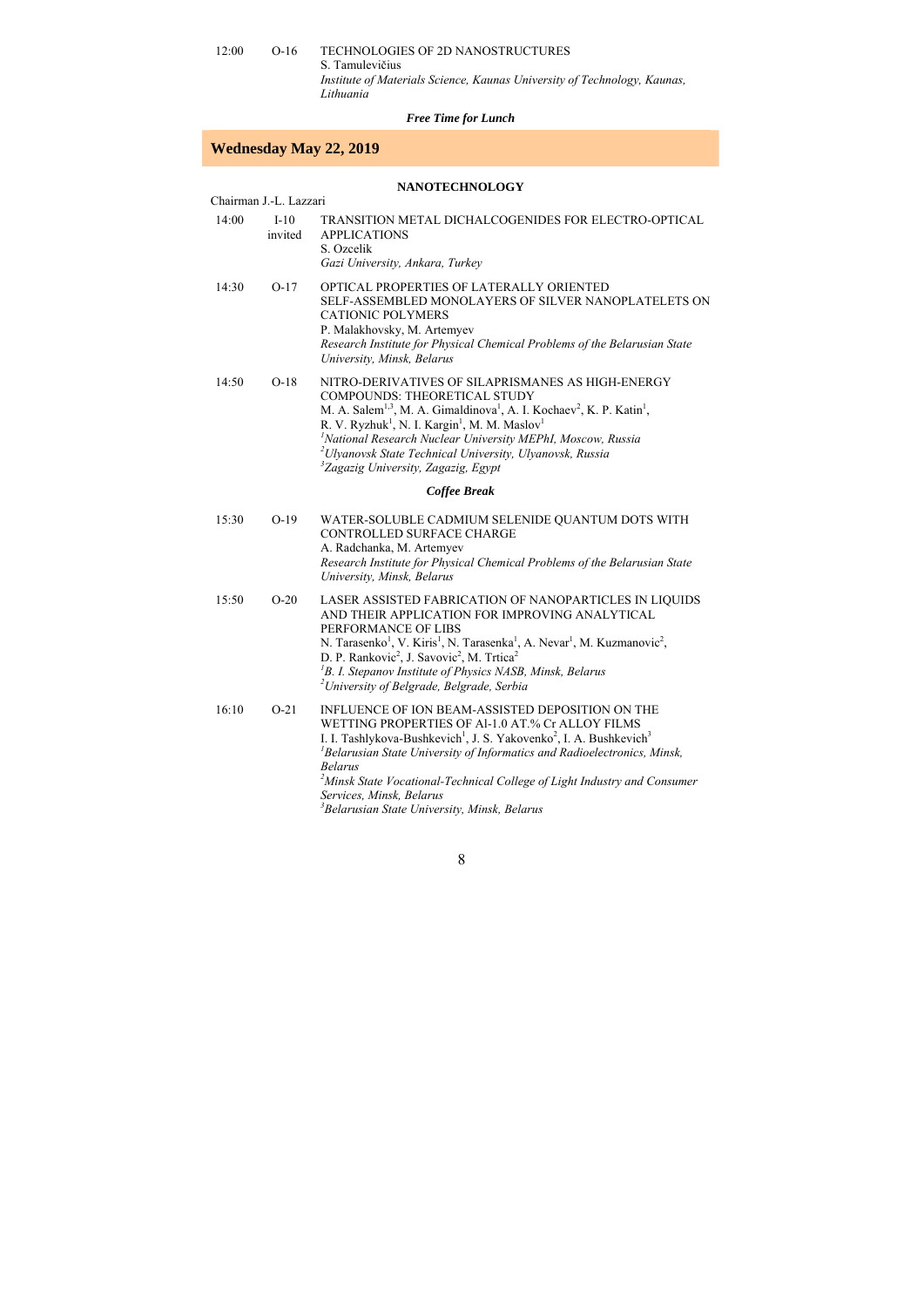#### 16:30 O-22 OPTICAL FEATURES OF THE SILICA SOL-GEL DERIVED GLASSES DOPED WITH COPPER SELENIDE NANOPARTICLES  $V. S. Gurin<sup>1</sup>, A. A. Alexeenko<sup>2</sup>$ *1 Research Institute for Physical Chemical Problems, Belarusian State University, Minsk, Belarus 2 Gomel State Technical University, Gomel, Belarus*

#### **POSTER SESSION**

17:00-18:30 – the lobby nearby the Conference Hall

#### *Conference Banquet*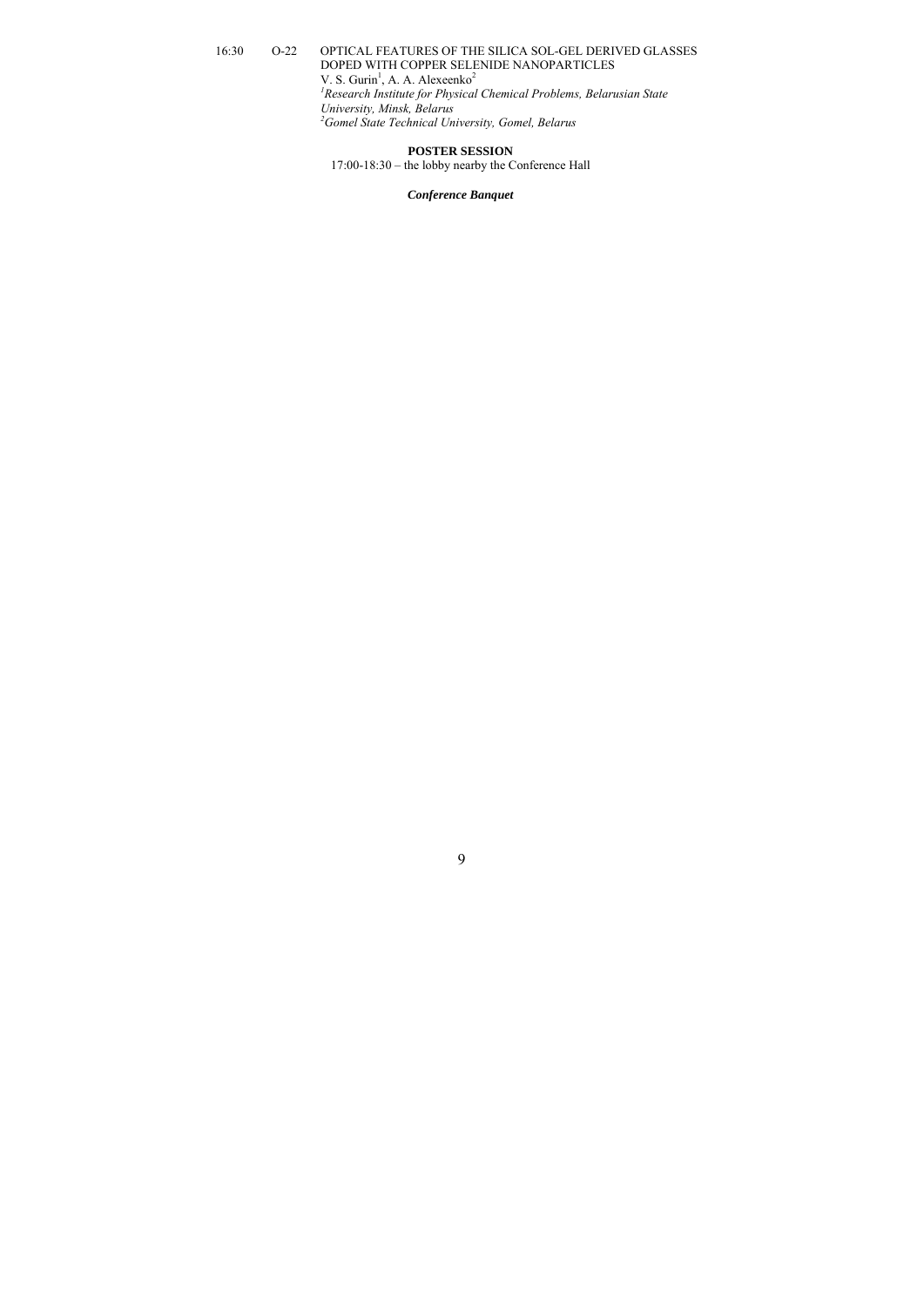# **Thursday May 23, 2019**

### **NANOTECHNOLOGY**

Chairman Y. Nakamura

| 9:00  | $I-11$<br>invited | IN-SITU FABRICATED PEROVSKITE QUANTUM DOTS FOR<br>PHOTONIC AND OPTOELECTRONIC APPLICATIONS<br>H. Zhong<br>Beijing Institute of Technology, China                                                                                                                                                                                                                                                                                                                                                                                                                                                                                                                                                                                    |
|-------|-------------------|-------------------------------------------------------------------------------------------------------------------------------------------------------------------------------------------------------------------------------------------------------------------------------------------------------------------------------------------------------------------------------------------------------------------------------------------------------------------------------------------------------------------------------------------------------------------------------------------------------------------------------------------------------------------------------------------------------------------------------------|
| 9:30  | $I-12$<br>invited | VISUALIZATION OF LASER INDUCED TEMPERATURE FIELDS IN<br><b>GRAPHENE BY RAMAN SPECTROSCOPY: NEW APPROACH FOR</b><br>THERMAL CONDUCTIVITY EVALUATION OF 2D MATERIALS<br>I. V. Komissarov<br>Belarusian State University of Informatics and Radioelectronics, Minsk,<br><b>Belarus</b>                                                                                                                                                                                                                                                                                                                                                                                                                                                 |
| 10:00 | $I-13$<br>invited | ORDERED TRANSPARENT CONDUCTING OXIDE NANOWIRES<br>M. Zervos<br>University of Cyprus, Nicosia, Cyprus                                                                                                                                                                                                                                                                                                                                                                                                                                                                                                                                                                                                                                |
| 10:30 | $O-23$            | CHARACTERISTICS OF CZTSSe THIN FILMS PREPARED BY<br>SELENIZATION OF SPUTTERED Cu, Sn AND ZnS LAYERS<br>N. Akçay <sup>1,2</sup> , S. Ozcelik <sup>2</sup> , E. Zaretskaya <sup>3</sup> , R. Juskenas <sup>4</sup><br><sup>1</sup> Baskent University, Ankara, Turkey<br><sup>2</sup> Gazi University, Ankara, Turkey<br><sup>3</sup> State Scientific and Production Association «Scientific-Practical Materials<br>Research Centre of NASB», Minsk, Belarus<br><sup>4</sup> State Research Institute Center for Physical Sciences and Technology,<br>Vilnius, Lithuania                                                                                                                                                             |
|       |                   | <b>Coffee Break</b>                                                                                                                                                                                                                                                                                                                                                                                                                                                                                                                                                                                                                                                                                                                 |
| 11:10 | $O-24$            | SILICENE NANOSTRUCTURES GROWN ON GRAPHENE COVERED<br>SiC (0001) SUBSTRATE<br>I. Berbezier <sup>1</sup> , A. Michon <sup>2</sup> , P. Castrucci <sup>3</sup> , M. Scarselli <sup>3</sup> , M. Salvato <sup>3</sup> ,<br>M. Scagliotti <sup>3</sup> , M. De Crescenzi <sup>3</sup><br><sup>1</sup> CNRS, Aix-Marseille Université, IM2NP, Marseille, France<br><sup>2</sup> Centre de Recherche pour l'Hétéro-Epitaxie et ses Applications (CRHEA),<br>CNRS, Valbonne, France<br><sup>3</sup> Università di Roma "Tor Vergata", Roma, Italy                                                                                                                                                                                           |
| 11:30 | $O-25$            | MODIFICATION OF ELECTRIC TRANSPORT PROPERTIES OF CVD<br>GRAPHENE BY ELECTROCHEMICAL DEPOSITION OF COBALT<br><b>NANOPARTICLES</b><br>V. Bayev <sup>1</sup> , J. Fedotova <sup>1</sup> , U. Humennik <sup>1</sup> , S. Vorobyova <sup>2</sup> , A. Konakow <sup>2</sup> ,<br>A. Fedotov <sup>3</sup> , I. Svito <sup>3</sup> , M. Rybin <sup>4</sup> , E. Obraztsova <sup>4</sup><br><sup>1</sup> Institute for Nuclear Problems, Belarusian State University, Minsk, Belarus<br><sup>2</sup> Research Institute for Physical Chemical Problems, Belarusian State<br>University, Minsk, Belarus<br><sup>3</sup> Belarusian State University, Minsk, Belarus<br><sup>4</sup> A. M. Prokhorov General Physics Institute, Moscow, Russia |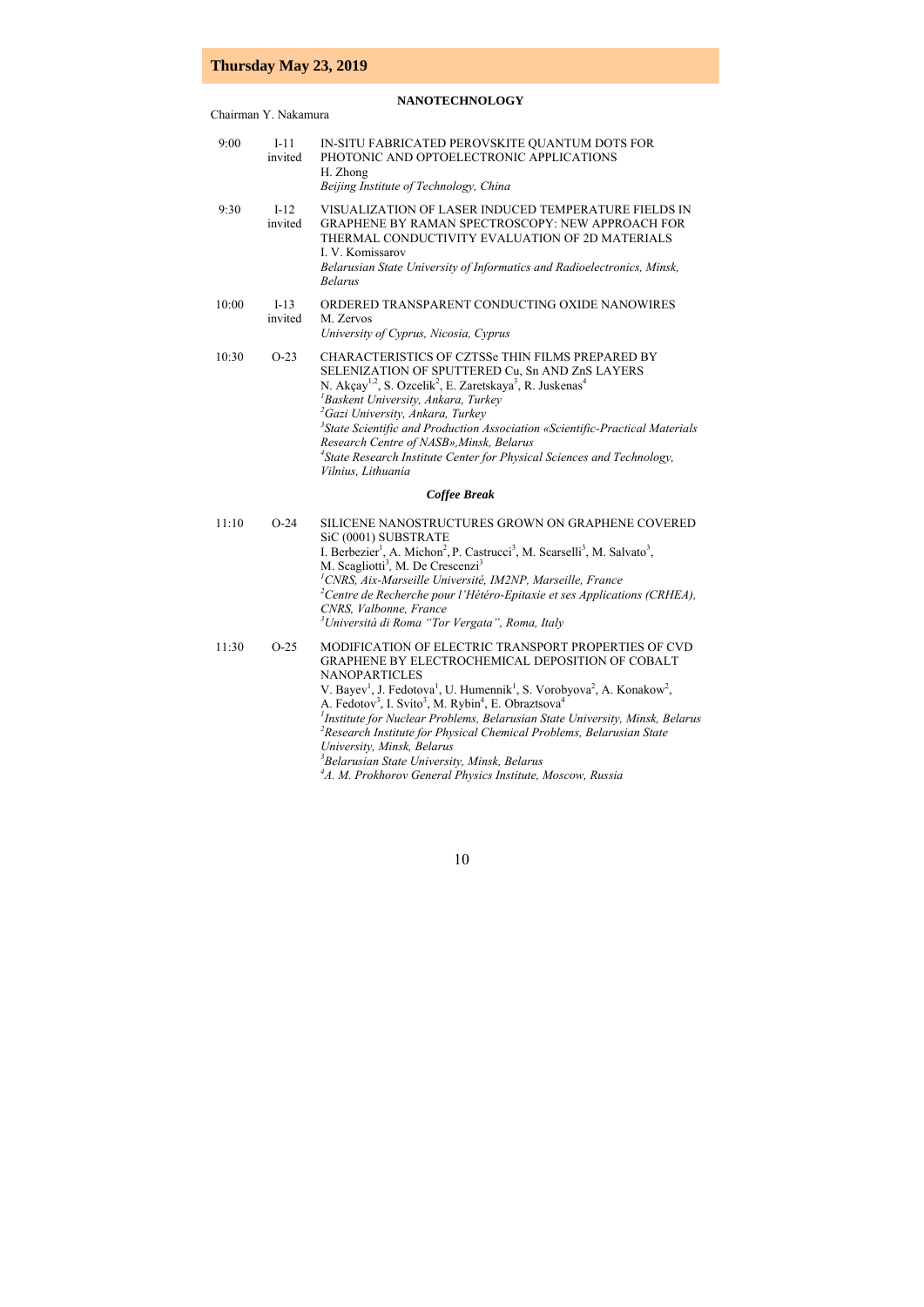| 11:50 | $O-26$ | MICROPLASTICS ANALYSIS USING CONFOTEC MR200 RAMAN<br><b>MICROSCOPE</b><br>S. Shashkov, V. Kopacheuski, A. Kudryakov, A. Babin<br>SOL Instruments Ltd., Minsk, Belarus                                                                                                                                                                                                                                                                             |
|-------|--------|---------------------------------------------------------------------------------------------------------------------------------------------------------------------------------------------------------------------------------------------------------------------------------------------------------------------------------------------------------------------------------------------------------------------------------------------------|
| 12:10 | $O-27$ | STUDY OF DILUTED MELDONIUM SOLUTIONS BY SURFACE<br>ENHANCED RAMAN SCATTERING SPECTROSCOPY<br>N. Khinevich <sup>1</sup> , S. Zavatski <sup>1</sup> , H. Bandarenka <sup>1</sup> , V. Belvatsky <sup>2</sup> , E. Galvuk <sup>2</sup> ,<br>O. Ryneiskaya <sup>2</sup><br><sup>1</sup> Belarusian State University of Informatics and Radioelectronics, Minsk,<br><b>Belarus</b><br><sup>2</sup> Belarusian State Medical University, Minsk, Belarus |

#### *Free Time for Lunch*

# **Thursday May 23, 2019**

#### **NANOSTRUCTURE BASED DEVICES**

### Chairman I. V. Komissarov

| 14:00 | $I-14$<br>invited | ATOMISTIC SIMULATIONS OF PHASE CHANGE MATERIALS FOR<br><b>ELECTRONIC MEMORIES</b><br>M. Bernasconi<br>University of Milano-Bicocca, Milan, Italy                                                                                                                                                                                                                                                                                                                                                                                   |
|-------|-------------------|------------------------------------------------------------------------------------------------------------------------------------------------------------------------------------------------------------------------------------------------------------------------------------------------------------------------------------------------------------------------------------------------------------------------------------------------------------------------------------------------------------------------------------|
| 14:30 | $I-15$<br>invited | SPIN-ORBIT TORQUE SWITCHING IN HEAVY<br>METAL/FERROMAGNET JUNCTIONS FOR MAGNETIC MEMORY<br><b>DEVICES</b><br>Y. K. Kim<br>Korea University, Seoul, Korea                                                                                                                                                                                                                                                                                                                                                                           |
| 15:00 | $O-28$            | SILICON $p^+$ - $p^-$ -n DIODES WITH EMBEDDED $\beta$ -FeSi, AND CrSi,<br>NANOCRYSTALS: MORPHOLOGY, CRYSTAL STRUCTURE AND<br>PHOTOELECTRIC PROPERTIES<br>N. G. Galkin <sup>1</sup> , D. L. Goroshko <sup>1</sup> , E. A. Chusovitin <sup>1</sup> , A. V. Shevlyagin <sup>1</sup> ,<br>K. N. Galkin <sup>1</sup> , A. K. Gutakovskii <sup>2</sup><br><sup>1</sup> Institute of Automation and Control Processes FEB RAS, Vladivostok, Russia<br><sup>2</sup> Rzhanov Institute of Semiconductor Physics SB RAS, Novosibirsk, Russia |
|       |                   | Coffee Break                                                                                                                                                                                                                                                                                                                                                                                                                                                                                                                       |
| 15:40 | $O-29$            | ANALYTIC MODELING THE J-V CHARACTERISTICS OF QUANTUM<br>DOT BASED PHOTOVOLTAIC CELLS                                                                                                                                                                                                                                                                                                                                                                                                                                               |

A. Yu. Saunina<sup>1</sup>, V. R. Nikitenko<sup>1</sup>, A. A. Chistyakov<sup>1</sup>, M. A. Zvaizgne<sup>1</sup>, A. R. Tameev<sup>2</sup>, A. E. Aleksandrov<sup>2</sup> <sup>1</sup> National Research Nuclear University MEPhI, Moscow, Russia<br><sup>2</sup>A. N. Frumkin Institute of Physical Chemistry and Electrochemistry, RAS,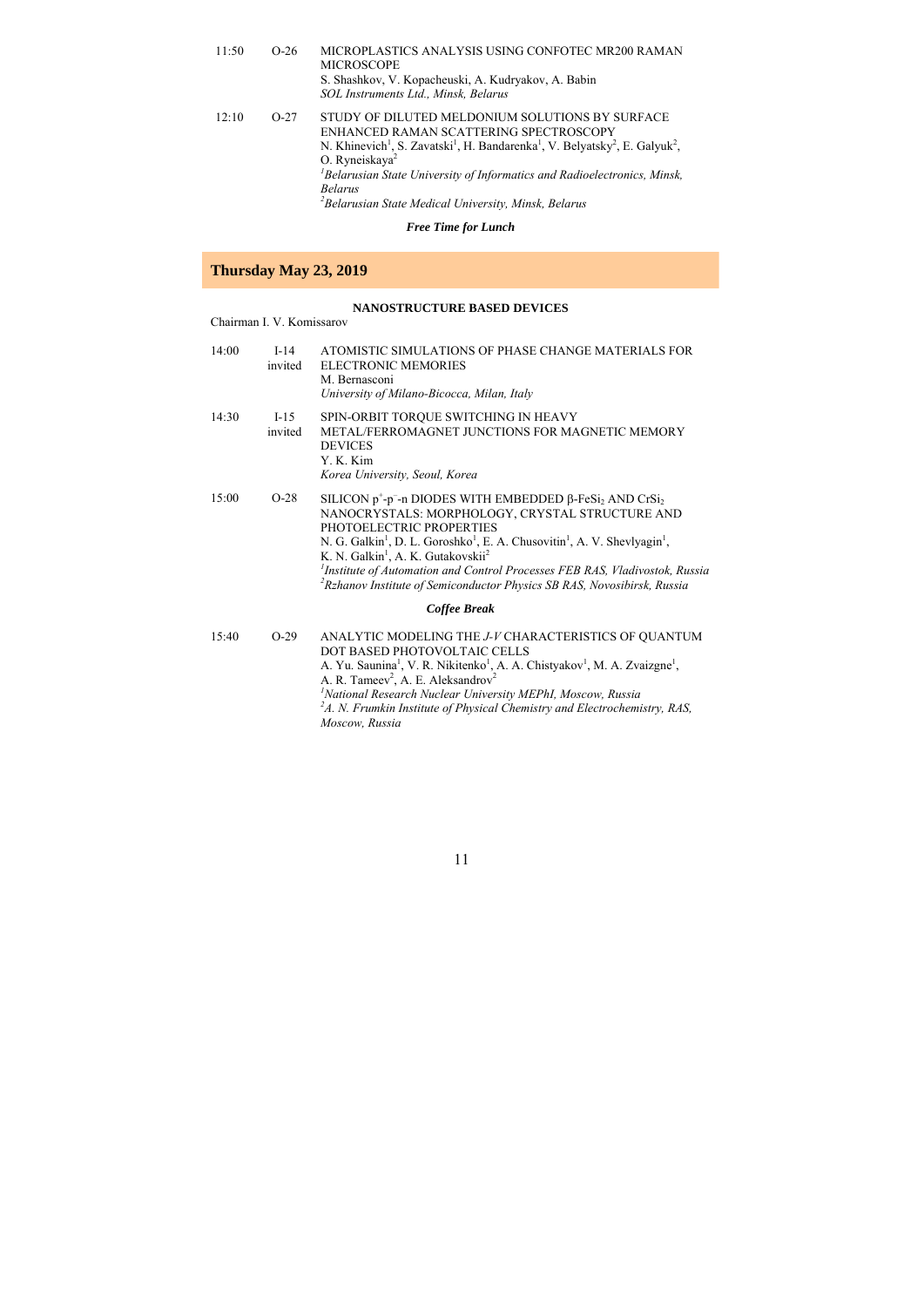| 16:00 | $O-30$ | 2D CARBON MATERIAL/SILICON HETEROJUNCTIONS FOR FAST<br>RESPONSE SELF-POWERED PHOTODETECTOR<br>M. Scagliotti <sup>1</sup> , M. Salvato <sup>1</sup> , M. De Crescenzi <sup>1</sup> , P. Castrucci <sup>1</sup> ,<br>N. G. Kovalchuk <sup>2</sup> , I. V. Komissarov <sup>2</sup> , S. L. Prischepa <sup>2</sup> , D. Catone <sup>3</sup> ,<br>L. Di Mario <sup>3</sup> , M. Boscardin <sup>4</sup> , M. Crivellari <sup>4</sup><br><sup>1</sup> Dipartimento di Fisica, Università di Roma "Tor Vergata", Roma, Italy<br><sup>2</sup> Belarusian State University of Informatics and Radioelectronics, Minsk,<br><b>Belarus</b><br><sup>3</sup> Istituto di Struttura della Materia (ISM), CNR, Division of Ultrafast<br>Processes in Materials (FLASHit), Rome, Italy<br><sup>4</sup> Micro-nano Characterization and Fabrication Facility, Fondazione Bruno<br>Kessler (FBK), Povo-Trento, Italy |
|-------|--------|---------------------------------------------------------------------------------------------------------------------------------------------------------------------------------------------------------------------------------------------------------------------------------------------------------------------------------------------------------------------------------------------------------------------------------------------------------------------------------------------------------------------------------------------------------------------------------------------------------------------------------------------------------------------------------------------------------------------------------------------------------------------------------------------------------------------------------------------------------------------------------------------------|
| 16:20 | $O-31$ | EFFECT OF GRAPHENE COATING ON SERS PERFORMANCE OF<br>PLASMONIC NANOSTRUCTURES BASED ON SILVERED POROUS<br><b>SILICON</b><br>A. Panarin <sup>1</sup> , P. Mojzes <sup>2</sup> , B. Ranishenka <sup>3</sup> , S. Terekhov <sup>1</sup><br><sup>1</sup> B. I. Stepanov Institute of Physics NASB, Minsk, Belarus<br><sup>2</sup> Charles University, Prague, Czech Republic<br><sup>3</sup> Institute of Physical Organic Chemistry NASB, Minsk, Belarus                                                                                                                                                                                                                                                                                                                                                                                                                                             |
| 16:40 | $O-32$ | 3-D SILICON PHOTONIC STRUCTURES BASED ON AVALANCHE<br>LED WITH INTERCONNECTIONS THROUGH OPTICAL INTERPOSER<br>S. K. Lazarouk <sup>1,2</sup> , A. A. Leshok <sup>1</sup> , T. A. Kozlova <sup>1</sup> , A. V. Dolbik <sup>1</sup> , Le Dinh Vi <sup>1</sup> ,<br>V. K. Ilkov <sup>3</sup> , V. A. Labunov <sup>1,2</sup><br>${}^{1}$ Belarusian State University of Informatics and Radioelectronics, Minsk,<br><b>Belarus</b><br><sup>2</sup> National Research Nuclear University MEPhI, Moscow, Russia<br><sup>3</sup> Russian Technological University, Moscow, Russia                                                                                                                                                                                                                                                                                                                         |

# **Friday May 24, 2019**

**Workshop for young scientists "Nanotechnology Transfer to Market: the Art of Kung Fu".**  Moderators H. Bandarenka, E. Chubenko

 $9:00 - 11:00$ 

11:00 **Closing of the Conference**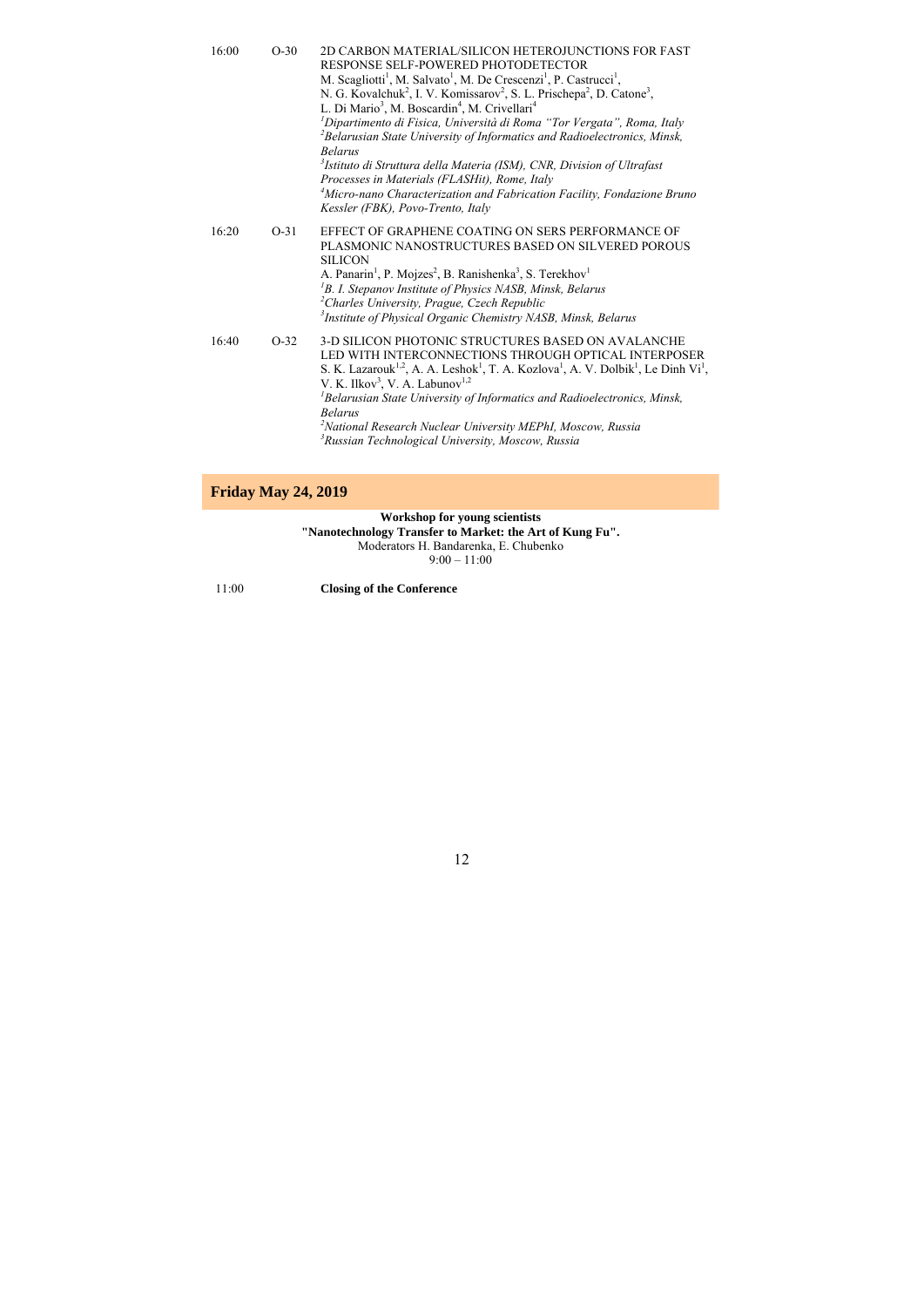#### **POSTERS**

- P-1 THE DEVIATIONS OF HIGH FREQUENCY CONDUCTIVITY OF DISORDERED GRANULAR SYSTEMS FROM UNIVERSALITY M. A. Ormont, I. P. Zvyagin *M. V. Lomonosov Moscow State University, Moscow, Russia*
- P-2 CONCENTRATION AND MOBILITY OF ELECTRONS IN *n*-GaAs/AlGaAs:Si NANOSTRUCTURES UNDER UNIAXIAL COMPRESSION IN THE DARK AND AFTER ILLUMINATION E. V. Bogdanov, N. Ya. Minina *M. V. Lomonosov Moscow State University, Moscow, Russia*
- P-3 PROPERTIES OF TIO<sub>2</sub>/TIO<sub>2</sub> ACTIVE LAYERS AND FABRICATION RESISTIVE SWITCHING DEVICE A. Bibilashvili<sup>1,2</sup>, Z. Kushitashvili<sup>2</sup> *1 Ivane Javakhishvili Tbilisi State University, Tbilisi, Georgia 2 LEPL Institute of Micro and Nanoelectronics, Tbilisi, Georgia*
- P-4 SPIN-ORBIT INTERACTIONS IN SEMICONDUCTOR QUANTUM RING IN THE PRESENCE OF MAGNETIC FIELD A. V. Baran, V. V. Kudryashov *Institute of Physics, NASB, Minsk, Belarus*
- P-5 PREPARATION AND MORPHOLOGY OF CdZnS THIN FILMS S. I. Sadovnikov *Institute of Solid State Chemistry, Ural Division RAS, Ekaterinburg, Russia*
- P-6 THERMAL EXPANSION OF NANOSTRUCTURED SOLID SOLUTIONS OF LEAD AND SILVER SULFIDES S. I. Sadovnikov *Institute of Solid State Chemistry, Ural Division RAS, Ekaterinburg, Russia*
- P-7 TRANSFORMATION OF EVANESCENT BESSEL LIGHT BEAMS INTO PROPAGATING QUASI-NONDIFFRACTING BEAMS IN EPSILON-NEAR-ZERO HYPERBOLIC METAMATERIALS S. Kurilkina, V. Belyi, N. Kazak *B. I. Stepanov Institute of Physics NASB, Minsk, Belarus*
- P-8 PHOTOCONDUCTIVITY RESONANCE TUNNELING SPECTROSCOPY OF THE ELECTRON STATES IN THE InAs/GaAs QUANTUM DOT HETEROSTRUCTURES N. L. Ivina<sup>1</sup>, M. L. Orlov<sup>1</sup>, N. S. Volkova<sup>2</sup> <sup>1</sup>The Russian Presidential Academy of National Economy and Public Administration, *Nizhny Novgorod, Russia 2 Nizhny Novgorod Lobachevski State University, Nizhny Novgorod, Russia*
- P-9 CALCULATION OF NEAR ZONE ELECTROMAGNETIC FIELD RADIATED FROM SUB-WAVELENGTH NANOAPERTURE TO A PLANE DIELECTRIC V. M. Serdyuk<sup>1</sup>, J. A. Titovitsky<sup>1</sup>, S. V. Von Gratovski<sup>2</sup>, V. V. Koledov<sup>2</sup> <sup>*I</sup>Institute of Applied Physical Problems, Belarusian State University, Minsk, Belarus<br><sup>2</sup>Ketel'nikon Institute of Padisonginearing and Electronics PAS, Moseou, Pussia</sup>* <sup>2</sup> Kotel'nikov Institute of Radioengineering and Electronics RAS, Moscow, Russia
- P-10 EFFECT OF Al DOPING ON THE STRUCTURAL, ELECTRICAL, GAS SENSING PROPERTIES OF ZnO NANORODS SYNTHESIZED BY HYDROTHERMAL GROWTH V. Srivastava, S. B. Eadi, S.-K. Hong *Chungnam National University, Daejeon, Korea*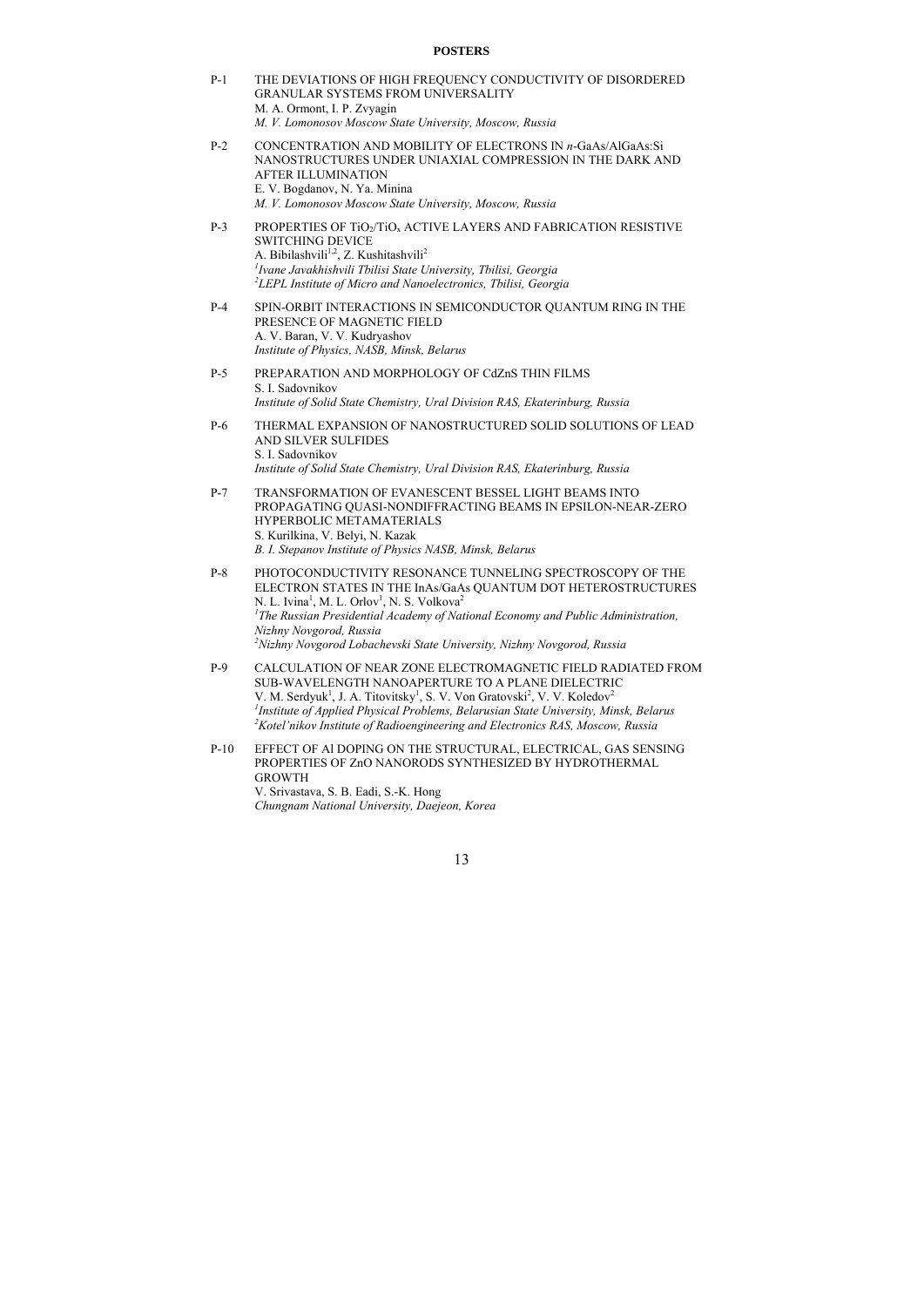- P-11 SPATIAL ORDER AND ABSORPTION OF LIGHT BY MONOLAYER OF SILICON NANO- AND SUBMICROMETER-SIZED PARTICLES V. A. Loiko, A. A. Miskevich, N. A. Loiko *B. I. Stepanov Institute of Physics NASB, Minsk, Belarus*
- P-12 DEPENDENCE OF A SURFACE PLASMON RESONANCE BAND ON CONCENTRATION OF COPPER NANOPARTICLES IN TRANSPARENT AND CARBON-BEARING MATRICES R. A. Dynich<sup>1</sup>, A. D. Zamkovetz<sup>1</sup>, A. N. Ponyavina<sup>1</sup>, E. M. Shpilevsky<sup>2</sup> <sup>1</sup>B. I. Stepanov Institute of Physics NASB, Minsk, Belarus<br><sup>2</sup>A V. Luikov Heat-Mass Transfer Institute NASB, Minsk <sup>2</sup>A. V. Luikov Heat-Mass Transfer Institute NASB, Minsk, Belarus
- P-13 NANOSTRUCTURING OF THE CIGS FILMS SURFACE BY THE PLASMA TREATMENT WITH LOW ION ENERGY S. P. Zimin<sup>1</sup>, L. A. Mazaletskiy<sup>1</sup>, I. I. Amirov<sup>2</sup>, E. S. Gorlachev<sup>2</sup>, V. F. Gremenok<sup>3</sup>, V. V. Khoroshko<sup>4</sup> *1 Yaroslavl State University, Yaroslavl, Russia*  <sup>2</sup> Yaroslavl Branch of the Institute of Physics and Technology RAS, Yaroslavl, Russia<br><sup>3</sup>Scientific Practical Materials Research Center NASR, Minsk, Relarns *Scientific-Practical Materials Research Center NASB, Minsk, Belarus 4 Belarusian State University of Informatics and Radioelecrtonics, Minsk, Belarus*
- P-14 ONE-STEP ROUTE TO GROW ZnO HEXANGULAR TUBE STRUCTURES S. B. Eadi, S.-K. Hong *Chungnam National University, Daejeon, Korea*
- P-15 MODELLING OF ELECTRON TRANSFER IN GRAPHENE ON SiC SUBSTRATE V. V. Muravev, V. N. Mishchenka *Belarusian State University of Informatics and Radioelectronics, Minsk, Belarus*
- P-16 DIELECTRIC PROPERTIES OF EPOXY RESIN COMPOSITES BASED ON MAGNETIC NANOPARTICLES D. Meisak<sup>1</sup>, J. Macutkevic<sup>1</sup>, J. Banys<sup>1</sup>, D. Bychanok<sup>2</sup>, P. Kuzhir<sup>2</sup> *1 Vilnius University, Vilnius, Lithuania 2 Institute for Nuclear Problems, Belarus State University, Minsk, Belarus*
- P-17 DEPOSITION OF GOLD NANOSTRUCTURES INTO POROUS SiO<sub>2</sub>/Si TEMPLATES FROM THE ELECTROLYTE BASED ON Au(I) SULFITE COMPLEX V. D. Bundyukova<sup>1</sup>, D. V. Yakimchuk<sup>1</sup>, D. I. Shlimas<sup>2,3</sup>, S. A. Khubezhov<sup>2,4</sup> *1 Scientific-Practical Materials Research Center NASB, Minsk, Belarus 2 L. N. Gumilyov Eurasian National University, Astana, Kazakhstan*  <sup>3</sup>Laboratory of Solid State Physics, Institute of Nuclear Physics, Astana, Kazakhstan<br><sup>4</sup>North Ossatian State University, *Vladikaykaz, Pussia North-Ossetian State University, Vladikavkaz, Russia*
- P-18 FORMATION OF METALLIC DROPLETS ON THE SURFACE OF INDIUM SULPHIDE FILMS DURING ARGON PLASMA TREATMENT S. P. Zimin<sup>1</sup>, A. S. Pipkova<sup>1</sup>, L. A. Mazaletskiy<sup>1</sup>, I. I. Amirov<sup>2</sup>, E. S. Gorlachev<sup>2</sup>, S. V. Vasilev<sup>2</sup>, V. V. Khoroshko<sup>3</sup>, V. F. Gremenok<sup>4</sup>, A. N. Pyatlitski<sup>5</sup> *1 Yaroslavl State University, Yaroslavl, Russia*  <sup>2</sup> Yaroslavl Branch of the Institute of Physics and Technology RAS, Yaroslavl, Russia <sup>3</sup> Polanus *Belarusian State University of Informatics and Radioelecrtonics, Minsk, Belarus 4* <sup>4</sup> Scientific-Practical Materials Research Center NASB, Minsk, Belarus *JSC "INTEGRAL" Holding Managing Company, Minsk, Belarus*
- P-19 FIELD EMISSION IN SILICON VACUUM NANOSTRUCTURE A. G. Trafimenko, D. A. Podryabinkin, A. L. Danilyuk *Belarusian State University of Informatics and Radioelectronics, Minsk, Belarus*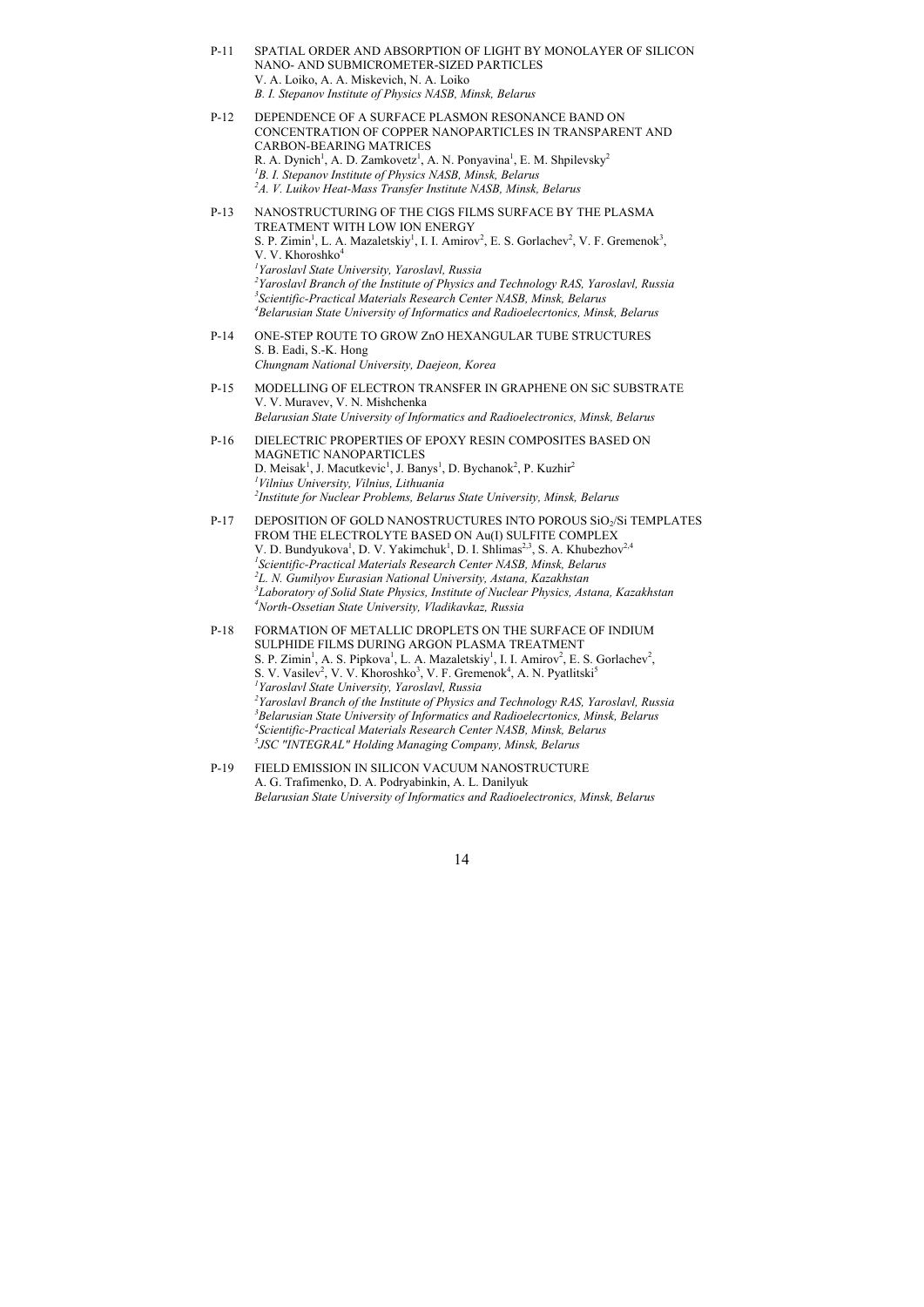- P-20 MECHANOCHEMICAL SYNTHESIS OF INTERMETALLIC COMPOUNDS IN THE GALLIUM–IRIDIUM SYSTEM P. Vitiaz<sup>1</sup>, N. Lyakhov<sup>2</sup>, T. Grigoreva<sup>2</sup>, E. Pavlov<sup>3</sup> *1 The Presidium of NASB, Minsk, Belarus*  <sup>2</sup>Institute of Solid State Chemistry and Mechanochemistry SB RAS, Russia *Institute of Solid State Chemistry and Mechanochemistry SB RAS, Russia 3 OJSC V. N. Gulidov Krasnoyarsk Plant of Nonferrous Metals, Krasnoyarsk, Russia*
- P-21 MAGNETOOPTICAL AND MICROMAGNETIC PROPERTIES OF FERROMAGNET/HEAVY METAL THIN FILM STRUCTURES A. V. Zdoroveyshchev, O. V. Vikhrova, P. B. Demina, M. V. Dorokhin, A. V. Kudrin, A. G. Temiryazev, M. P. Temiryazeva *University of Nizhny Novgorod, Nizhny Novgorod, Russia*
- P-22 OPTICAL CHARACTERISTICS OF POROUS ALUMINa MODIFIED BY CHROMIUM OXIDE N. I. Mukhurov, I. V. Gasenkova, S. P. Zhvavyi, E. E. Kolesnik *State Research and Production Association "Optic, Optoelectronic and Laser Techniques", Minsk, Belarus*  P-23 NON-POROUS NITROGEN AND RUTHENIUM CO-DOPED TITANIA FILMS FOR
- PHOTOCATALYSIS O. Linnik<sup>1</sup>, L. Khoroshko<sup>2</sup> <sup>1</sup> Chuiko Institute of Surface Chemistry NAS of Ukraine, Kyiv, Ukraine<br><sup>2</sup> Belarusian State University of Informatics and Badioelectronics, Min *Belarusian State University of Informatics and Radioelectronics, Minsk, Belarus*
- P-24 TWO-COMPONENT ANALYSIS OF PHOTOLUMINESCENCE BANDS FOR SEMICONDUCTOR QUANTUM DOTS IN SOLUTIONS E. Zenkevich<sup>1</sup>, A. Stupak<sup>2</sup>, C. von Borczyskowski<sup>3</sup> *1 Belarusian National Technical University, Minsk, Belarus 2 B. I. Stepanov Institute of Physics, NASB, Minsk, Belarus 3 Institute of Physics, University of Technology Chemnitz, Chemnitz, Germany*
- P-25 CRYSTALLIZATION BEHAVIOR OF PURE N-ALKANE (N-NONADECANE) IN A FORM OF NANOEMULSION V. N. Kuryakov<sup>1</sup>, D. D. Ivanova<sup>2</sup> *1 Oil and Gas Research Institute of RAS (OGRI RAS), Moscow, Russia 2 D. Mendeleev University of Chemical Technology of Russia, Moscow, Russia*
- P-26 TRIBOLOGICAL PROPERTIES OF COMPOSITE LANGMUIR-BLODGETT COATINGS OF OLEIC ACID WITH MOLYBDENUM DISULFIDE NANOPARTICLES A. E. Salamianski, V. E. Agabekov *Institute of Chemistry of New Materials NASB, Minsk, Belarus*
- P-27 GOLD NANOPARTICLES FOR SURFACE-ENHANCED RAMAN SPECTROSCOPY A. S. Matsukovich<sup>1</sup>, E. V. Shabunya-Klyachkovskaya<sup>1</sup>, M. Sawczak<sup>2</sup>, K. Grochowska<sup>2</sup>, D. Maskowicz<sup>2</sup>, G. Śliwiński<sup>2</sup> <sup>1</sup>B. I. Stepanov Institute of Physics NASB, Minsk, Belarus <sup>2</sup>The Szevelski Institute *MP PAN, Gdańsk, Poland The Szewalski Institute IMP PAN, Gdańsk, Poland*
- P-28 FIRST-PRINCIPLES STUDY OF STRUCTURAL AND ELECTRONIC PROPERTIES OF MoS<sub>1.5</sub>Se<sub>0.5</sub> ALLOY J. Gusakova<sup>1</sup>, B. K. Tay<sup>2</sup>, V. Gusakov<sup>3</sup> <sup>*1</sup>Novitas Center, Nanyang Technological University, Singapore, Singapore*<br><sup>2</sup>CINTP 4 LIMI CNPS/NTU/TH 41 FS, 50 Nanyang Drive, 627552 Singapore</sup> *CINTRA UMI CNRS/NTU/THALES, 50 Nanyang Drive, 637553 Singapore, Singapore 3 Scientific-Practical Materials Research Center of NASB, Minsk, Belarus*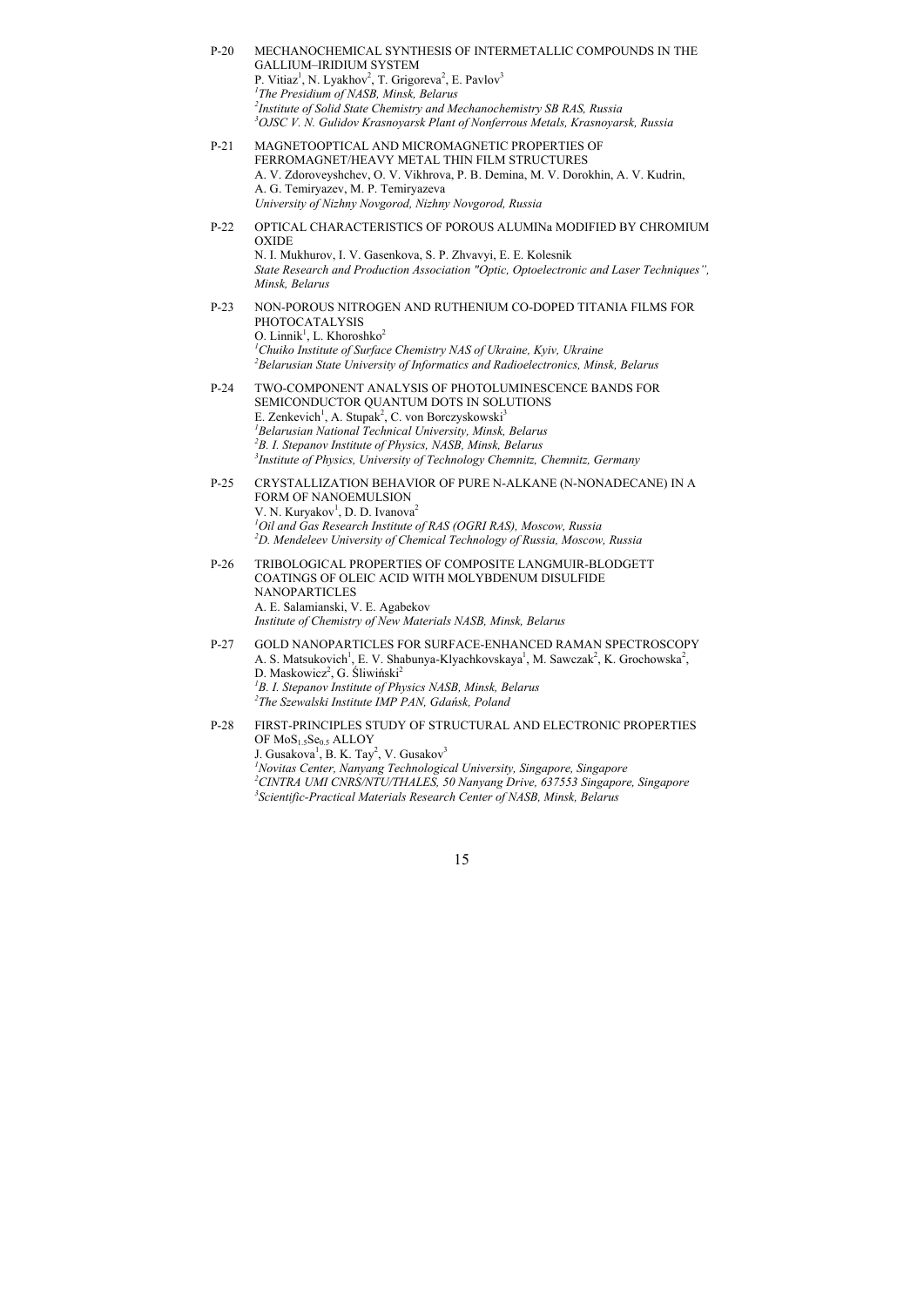P-29 SYNTHESIS AND PROPERTIES OF RGO-Fe3O4 HYBRID NANOMATERIAL AND ITS POLYMER COMPOSITE A. Kukhta<sup>1</sup>, N. Jalagonia<sup>2</sup>, T. Kuchukhidze<sup>2</sup>, T. Archuadze<sup>2</sup>, E. Sanaia<sup>2</sup>, G. Bokuchava<sup>2</sup>, V. Mikelashvili<sup>3</sup>

<sup>1</sup> Institute for Nuclear Problems of Belarusian State University, Minsk, Belarus<br><sup>2</sup> Ilia Vekua Sukhumi Institute of Physics and Technology, Thilisi, Georgia *Ilia Vekua Sukhumi Institute of Physics and Technology, Tbilisi, Georgia 3 Vladimir Chavchanidze Institute of Cybernetics, Georgian Technical University, Tbilisi, Georgia* 

- P-30 OPTICAL TRANSMISSION AND REFLECTION OF NANOSTRUCTURED Cu(In,Ga)Se<sub>2</sub> THIN FILMS IRRADIATED WITH HYDROGEN IONS A. Mudryi<sup>1</sup>, O. Borodavchenko<sup>1</sup>, V. Zhivulko<sup>1</sup>, M. Yakushev<sup>2</sup>, M. Sulimov<sup>2</sup> <sup>1</sup> Scientific-Practical Material Research Centre NASB, Minsk, Belarus<br><sup>2</sup>M N. Miheev Institute of Metal Physics of the Ural Branch RAS, Eka *M. N. Miheev Institute of Metal Physics of the Ural Branch RAS, Ekaterinburg, Russia*
- P-31 A MODEL OF ELECTRON TUNNELING TO THE SURFACE STATES IN TiO<sub>2</sub> WITH APPLICATION TO PHOTOCATALYSIS T. Sidorova *Belarusian State University of Informatics and Radioelectronics, Minsk, Belarus*
- P-32 BOND ENERGY IN NANOSTRUCTURED WATER S. A. Volchek, V. A. Petrovich, S. V. Granko, V. Yu. Serenkov, V. A. Yakovtseva *Belarusian State University of Informatics and Radioelectronics, Minsk, Belarus*
- P-33 CHARACTERIZATION OF MESOPOROUS SILICON USING DSC THERMOPOROMETRY Y. Shilyaeva, O. Volovlikova, K. Poyarkov, S. Yuditskaya, S. Gavrilov *Institute of Advanced Materials and Technologies National Research University of Electronic Technology, Zelenograd, Moscow, Russia*
- P-34 RADIATIVE RECOMBINATION IN THE Cu(In,Ga)Se<sub>2</sub> THIN FILMS IRRADIATED WITH HYDROGEN IONS O. Borodavchenko<sup>1</sup>, V. Zhivulko<sup>1</sup>, M. Yakushev<sup>2</sup>, M. Sulimov<sup>2</sup> <sup>1</sup> Scientific-Practical Material Research Centre NASB, Minsk, Belarus<br><sup>2</sup>M N. Miham Institute of Matal Physics of the Ural Branch PAS, Eka *M. N. Miheev Institute of Metal Physics of the Ural Branch RAS, Ekaterinburg, Russia*
- P-35 PHOTOPHYSICAL PROPERTIES OF THE POLY-N-EPOXYPROPYLCARBAZOLE NANOCOMPOSITE WITH A Ni COMPLEX A. Kukhta<sup>1</sup>, N. Davidenko<sup>2</sup>, I. Davidenko<sup>2</sup>, E. Mokrinskaya<sup>2</sup>, N. Chuprin<sup>2</sup>, L. Tonkopieva<sup>2</sup> <sup>1</sup> Institute for Nuclear Problems, Belarusian State University, Minsk, Belarus<br><sup>2</sup>Kiay Taras Shayehanko National University, Kiay Ukraine *Kiev Taras Shevchenko National University, Kiev, Ukraine*
- P-36 INFLUENCE OF CHITOSAN/DEXTRAN SULFATE LAYER-BY-LAYER SHELL ON COLLOIDAL PROPERTIES OF SILVER NANOPARTICLES K. Livanovich, T. Shutava *Institute of Chemistry of New Materials, NASB, Minsk, Belarus*

P-37 STUDY OF SAFETY OF SiO<sub>2</sub>(Ag)/Si SYSTEM BY CYTOFLUOROMETRIC METHOD OF ANALYSIS OF REACTIVE OXYGEN SPECIES AND CELL DEATH IN **CULTURE** M. V. Anisovich<sup>1</sup>, A. E. Shumskaya<sup>2</sup>, V. D. Bundyukova<sup>2</sup>, D. V. Yakimchuk<sup>2</sup>, E. Yu. Kaniukov<sup>2</sup> <sup>1</sup> Republican Unitary Enterprise «Scientific Practical Centre of Hygiene», Minsk, Belarus<br><sup>2</sup>Scientific Practical Materials Research Center of NASB, Minsk, Belarus *Scientific-Practical Materials Research Center of NASB, Minsk, Belarus*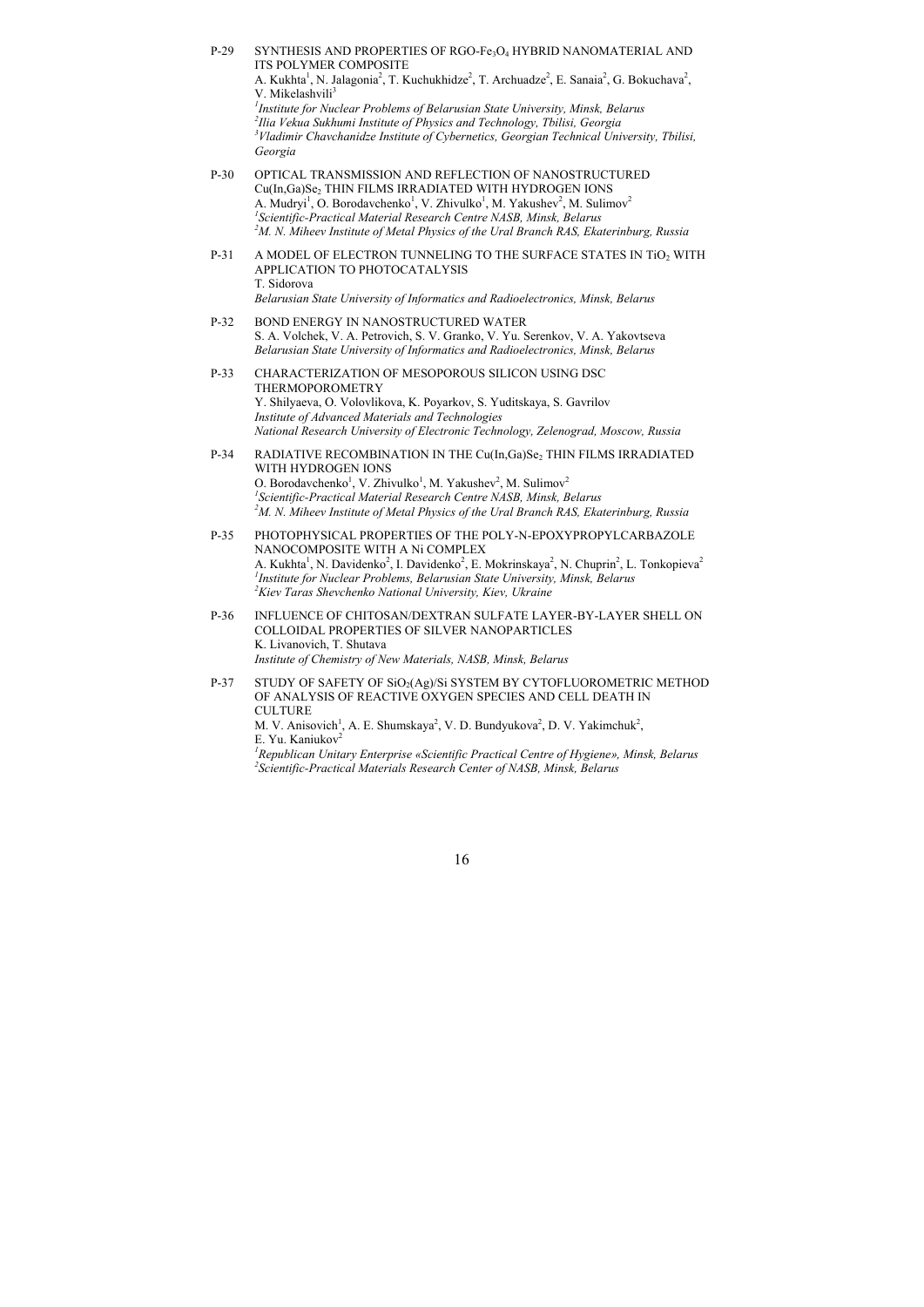- P-38 NEUTRAL SILICON-VACANCY COLOR CENTER IN DIAMOND: CLUSTER SIMULATION OF SPATIAL AND HYPERFINE CHARACTERISTICS A. L. Pushkarchuk<sup>1</sup>, S. A. Kuten<sup>2</sup>, V. A. Pushkarchuk<sup>3</sup>, A. P. Nizovtsev<sup>4</sup>, S. Ya. Kilin<sup>4</sup> *1 Institute of Physical-Organic Chemistry, NASB, Minsk, Belarus 2 Institute for Nuclear Problems, Belarusian State University, Minsk, Belarus 3 Belarusian State University of Informatics and Radioelecrtonics, Minsk, Belarus 4 B. I. Stepanov Institute of Physics NASB, Minsk, Belarus*
- P-39 THE CHANGES IN PARTICLE DISTRIBUTION OVER THE POLYMER SURFACE UNDER THE DIELECTRIC BARRIER DISCHARGE PLASMA V. A. Lapitskaya<sup>1</sup>, T. A. Kuznetsova<sup>1</sup>, G. B. Melnikova<sup>1</sup>, S. A. Chizhik<sup>1</sup>, D. A. Kotov<sup>2</sup> <sup>1</sup>A. *V. Luikov Heat and Mass Transfer Institute of NAS Belarus, Minsk, Belarus*<br><sup>2</sup> Belarusian State University of Informatics and Badioelectronics, Minsk, Belaru *Belarusian State University of Informatics and Radioelectronics, Minsk, Belarus*

P-40 STRUCTURE OF TANTALUM AND TANTALUM OXIDE COATINGS ON STEEL AND GLASS SURFACES G. B. Melnikova<sup>1</sup>, A. S. Petrovskaya<sup>1</sup>, T. A. Kuznetsova<sup>1</sup>, S. A. Chizhik<sup>1</sup>, A. Zykova<sup>2,3</sup>, V. Safonov<sup>2,3</sup>, S. Yakovin<sup>3</sup> <sup>1</sup>A. *V. Luikov Heat and Mass Transfer Institute NASB, Minsk, Belarus*<br><sup>2</sup>National Science Centre – Kharkov Institute of Physics and Technolog <sup>2</sup> National Science Centre "Kharkov Institute of Physics and Technology", Kharkov, *Ukraine 3 Kharkov National University, Kharkov, Ukraine* 

- P-41 STRUCTURE AND UP-CONVERSION LUMINESCENCE OF Er3+/Yb3+ CO-DOPED LANTHANUM ZIRCONATE CERAMICS E. Trusova<sup>1</sup>, R. Klement<sup>2</sup>, Y. Tratsiak<sup>3</sup>, L. Bača<sup>4</sup>, P. Veteška<sup>4</sup>, M. Janek<sup>4</sup> *1 Belarusian State Technological University, Minsk, Belarus 2 Alexander Dubček University of Trenčín, Trenčín, Slovakia 3 Research Institute for Physical Chemical Problems, Belarusian State University, Minsk, Belarus 4 Slovak University of Technology in Bratislava, Bratislava, Slovakia*
- P-42 NANOPARTICLE-ENHANCED LASER INDUCED BREAKDOWN SPECTROSCOPY USING COPPER-SILVER AND NICKEL-CARBON NANOCOMPOSITES ON ALUMINIUM V. V. Kiris, A. V. Butsen, E. A. Ershov-Pavlov, M. I. Nedelko, A. A. Nevar *B. I. Stepanov Institute of Physics NASB, Minsk, Belarus*
- P-43 ZINC OXIDE NANOSTRUCTURES DOPED WITH TRANSITION METALS: FABRICATION AND PROPERTIES E. Chubenko<sup>1</sup>, I. Gerasimenko<sup>1</sup>, V. Bondarenko<sup>1</sup>, D. Zhigulin<sup>2</sup> <sup>1</sup> Belarusian State University of Informatics and Radioelectronics, Minsk, Belarus <br><sup>2</sup> ISC "INTEGRAL", R.R.D. company "Belmicrosystems", Minsk, Belarus *JSC "INTEGRAL", R&D company "Belmicrosystems", Minsk, Belarus*

P-44 STRUCTURE SIMULATION OF CISPLATIN COMPLEXES WITH SINGLE-WALLED CARBON NANOTUBES AND FULLERENOL A. L. Pushkarchuk<sup>1</sup>, T. V. Bezyazychnaya<sup>1</sup>, V. I. Potkin<sup>1</sup>, E. A. Dikusar<sup>1</sup>, A. G. Soldatov<sup>2</sup>, A. A. Khrutchinsky<sup>3</sup>, L. F. Babichev<sup>4</sup> <sup>1</sup> Institute of Physical-Organic Chemistry, NASB, Minsk, Belarus<br><sup>2</sup>The Scientific and Practical Materials Besearch Center, NASB <sup>2</sup>The Scientific and Practical Materials Research Center, NASB, Minsk, Belarus <sup>3</sup> Institute for Nuclear Problems, BSU, Minsk, Belarus *Joint Institute for Power and Nuclear Research – Sosny NASB, Minsk, Belarus* 

P-45 A NEW BIOENGINEERING APPROACH FOR IMMUNOTHERAPY V. Lapina, T. Pavich, S. Bushuk, J. Kalvinkovskaya *B. I. Stepanov Institute of Physics NASB, Minsk, Belarus*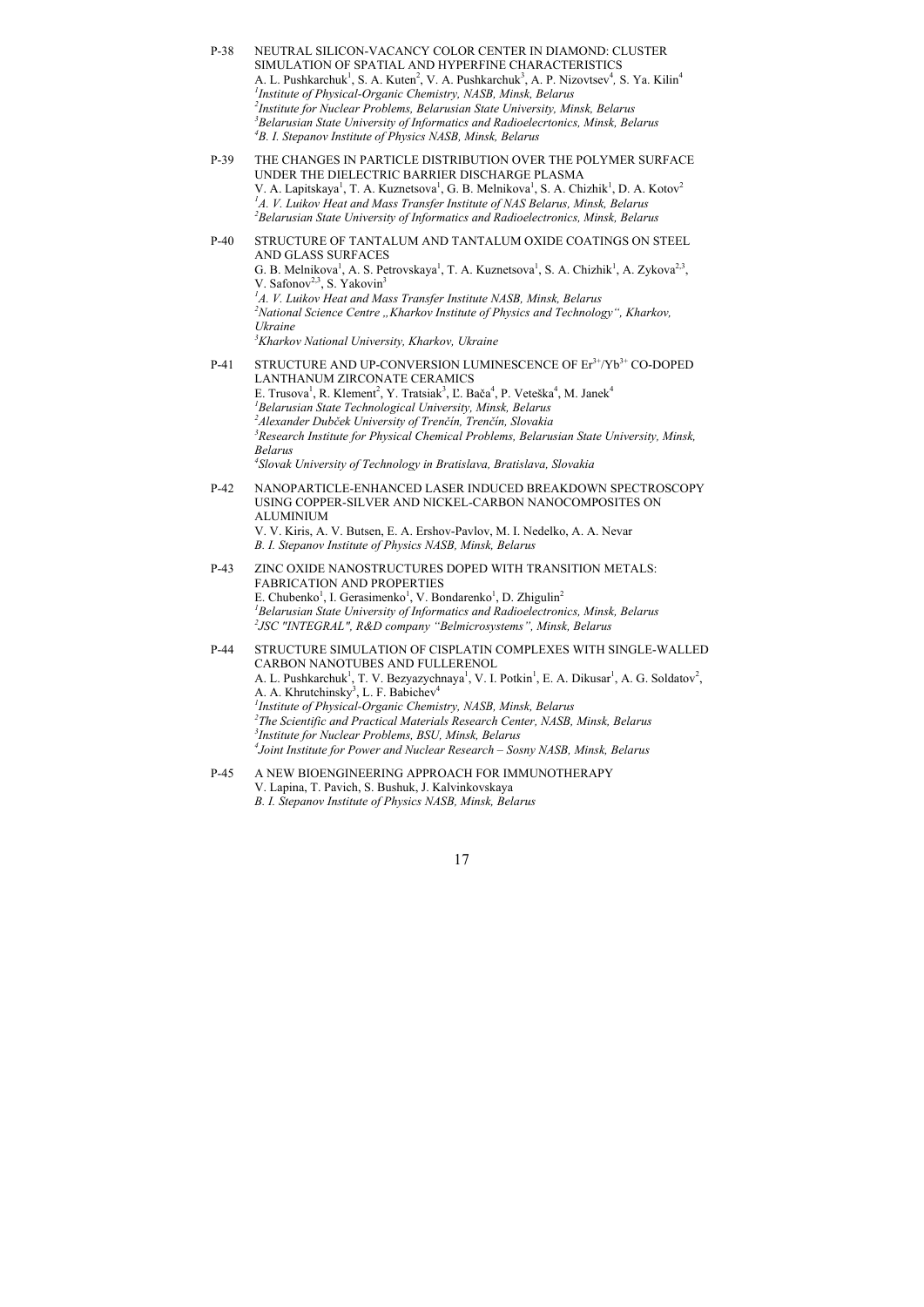- P-46 SPIN PROPERTIES OF GERMANIUM-VACANCY CENTERS IN BULK AND NEAR-SURFACE REGIONS OF DIAMOND V. A. Pushkarchuk<sup>1</sup>, S. A. Kuten<sup>2</sup>, A. P. Nizovtsev<sup>3</sup>, S. Ya. Kilin<sup>3</sup> <sup>1</sup> Belarusian State University of Informatics and Radioelectronics, Minsk, Belarus<br><sup>2</sup>Institute for Nuclear Problems, Belarusian State University, Minsk, Belarus *Institute for Nuclear Problems, Belarusian State University, Minsk, Belarus 3 B. I. Stepanov Institute of Physics NASB, Minsk, Belarus*
- P-47 SOL-GEL FABRICATION AND LUMINESCENCE PROPERTIES OF MULTILAYER Eu-DOPED BaTiO<sub>3</sub>/SiO<sub>2</sub> XEROGEL NANOSTRUCTURES Yu. D. Karnilava<sup>1</sup>, P. A. Kholov<sup>1</sup>, N. V. Gaponenko<sup>1,3</sup>, T. F. Raichenok<sup>2</sup>, S. A. Tikhomirov<sup>2</sup>, I. L. Martynov<sup>3</sup>, E. V. Osipov<sup>3</sup>, A. A. Chistyakov<sup>3</sup>, N. I. Kargin<sup>3</sup> <sup>1</sup> Belarusian State University of Informatics and Radioelectronics, Minsk, Belarus<br><sup>2</sup>B J. Stepanov Institute of Physics NASB, Minsk, Belarus <sup>2</sup>B. I. Stepanov Institute of Physics NASB, Minsk, Belarus *National Research Nuclear University MEPhI, Moscow, Russia*
- P-48 THE CHANGES OF SURFACE POTENTIAL AND BUILT-IN CHARGE IN ALUMINA FILMS AFTER THE ANODIZATION PROCESS Le Dinh Vi, V. V. Dudich, G. G. Rabatuev, A. S. Lazarouk, A. V. Korotkevich *Belarusian State University of Informatics and Radioelecronics, Minsk, Belarus*
- P-49 LUMINESCENCE OF POROUS NANOSTRUCTURED STRONTIUM TITANATE FILMS DOPED WITH Eu<sup>3+</sup> IONS M. V. Rudenko<sup>1</sup>, T. F. Raichynok<sup>2</sup>, Y. V. Radush<sup>3</sup>, A. Podhorodecki<sup>4</sup>, V. K. Ilkov<sup>5</sup> <sup>1</sup> Belarusian State University of Informatics and Radioelectronics, Minsk, Belarus <sup>2</sup>R I Stepanov Institute of Physics NASR Minsk Relarus <sup>2</sup>B. I. Stepanov Institute of Physics, NASB, Minsk, Belarus *Scientific and Practical Materials Research Center, NASB, Minsk, Belarus 4* <sup>4</sup> Wroclaw University of Technology, Wroclaw, Poland *Russian Technological University MIREA, Moscow, Russia*
- P-50 NANOCRYSTALLINE FEATURES OF STRUCTURE AND LUMINESCENT PROPERTIES OF  $(Y_{1-x}La_{x})_3(Al_{1-y}Ga_{y})_5O_{12}$ : $Ce^{3+}$  GARNETS Yu. V. Bokshits<sup>1</sup>, G. P. Shevchenko<sup>1</sup>, E. V. Tratsiak<sup>1</sup>, S. E. Kichanov<sup>2</sup> <sup>1</sup> Research Institution for Physical Chemical Problems, Belarusian State University, Minsk, *Belarus 2 Joint Institute for Nuclear Research, Dubna, Russia*
- P-51 EXTREME HEATING OF ALUMINA BARRIER LAYER DURING HIGH ELECTRIC FIELD ANODIZATION OF ALUMINUM G. Rabatuev<sup>1</sup>, V. Dudich<sup>1</sup>, O. Kupreeva<sup>1</sup>, T. Orehovskaia<sup>1</sup>, S. Lazarouk<sup>1,2</sup> <sup>1</sup> Belarusian State University of Informatics and Radioelectronics, Minsk, Belarus <sup>2</sup> National Basearch Nuclear University MEPh *Moscow Bussia National Research Nuclear University MEPhI, Moscow, Russia*
- P-52 PHOTOCURRENT HYSTERESIS OF SOL-GEL DERIVED STRONTIUM TITANATE FILMS ON SILICON M. V. Rudenko<sup>1</sup>, P. A. Kholov<sup>1</sup>, N. V. Gaponenko<sup>1</sup>, N. V. Mukhin<sup>2</sup>, V. A. Ivanov<sup>3</sup>, N. I. Stas'kov<sup>4</sup> <sup>1</sup> Belarusian State University of Informatics and Radioelectronics, Minsk, Belarus<br><sup>2</sup>St. Petersburg State Electrotechnical University LETL St. Petersburg, Pussia *St. Petersburg State Electrotechnical University LETI, St. Petersburg, Russia 3 Scientific and Practical Materials Research Center NASB, Minsk, Belarus 4 Kuleshov State University, Mogilev, Belarus*
- P-53 EVOLUTION OF CAVITATION ACTIVITY DURING ULTRASONIC NANOSTRUCTURING OF MAGNESIUM N. Brezhneva<sup>1,2</sup>, N. V. Dezhkunov<sup>3</sup>, S. O. Mazheika<sup>1</sup>, A. Nenashkina<sup>2</sup>, E. V. Skorb<sup>2</sup> *1 Belarusian State University, Minsk, Belarus 2 ITMO University, Saint-Petersburg, Russia 3 Belarusian State University of Informatics and Radioelectronics, Minsk, Belarus*